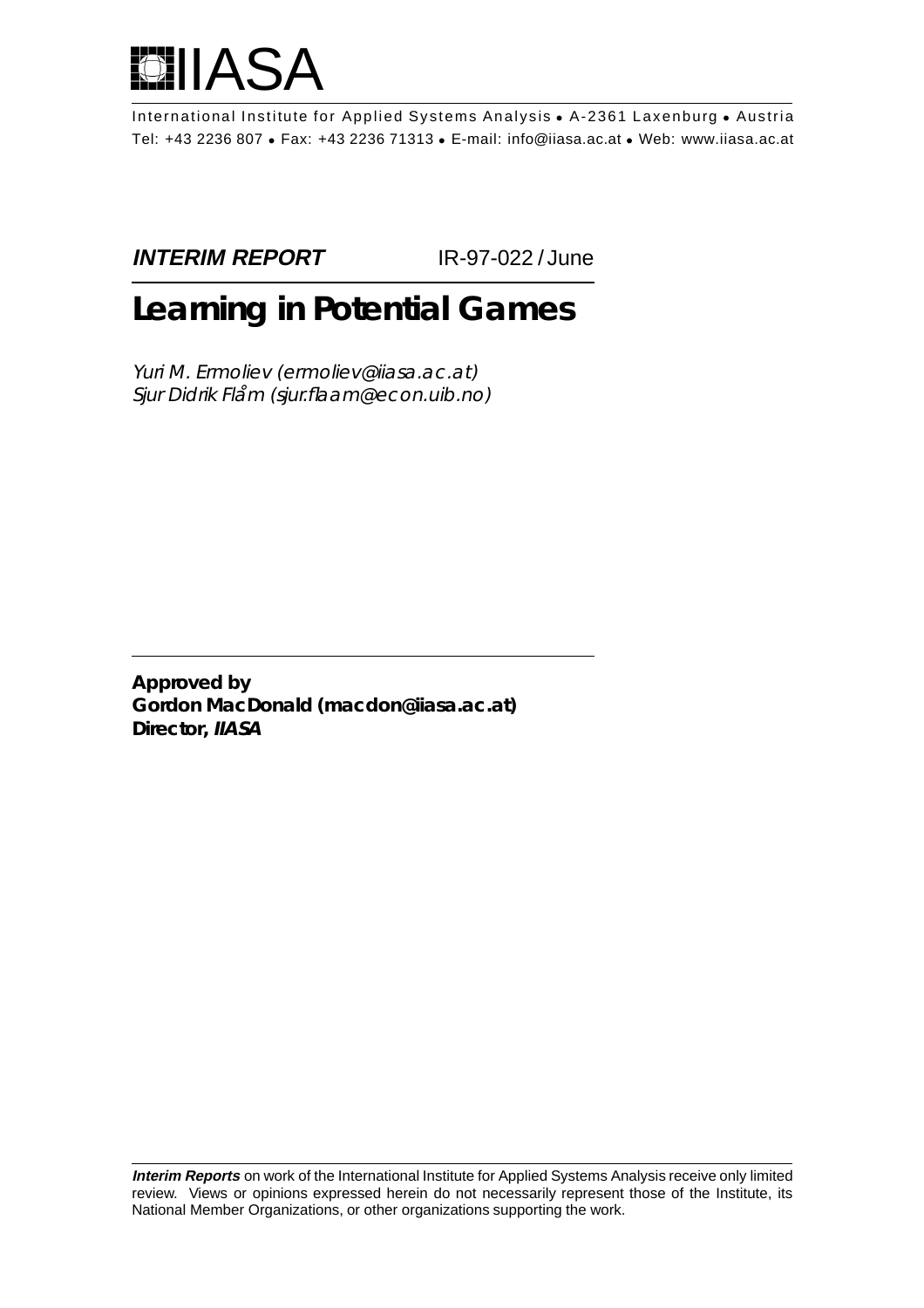### About the Authors

Yuri M. Ermoliev is co-leader of the Risk, Modeling and Policy Project at IIASA, A-2361 Laxenburg, Austria.

Sjur Didrik Flåm is the corresponding author. He is at the Department of Economics, University of Bergen, N-5007 Norway.

Support from L. Meltzers høyskolefond, NFR project Quantec111039/410, and from IIASA is gratefully acknowledged.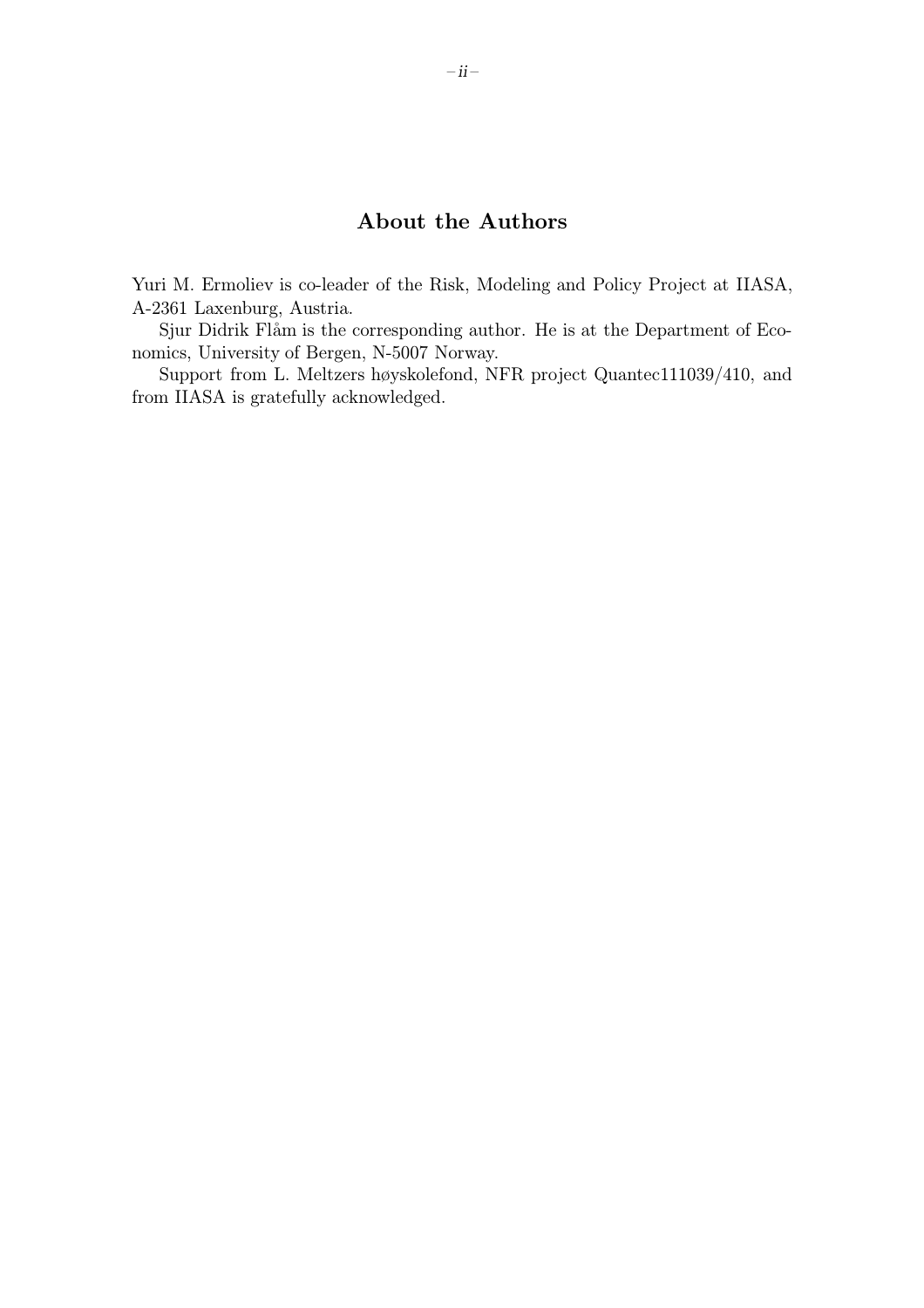## Abstract

We consider repeated play of so-called potential games. Numerous modes of play are shown to yield Nash equilibrium in the long run. We point to procedures that can account for society-wide constraints concerning efficiency.

Key words: Potential games, repeated play, Nash equilibrium, learning, fictitious play, distributed computation.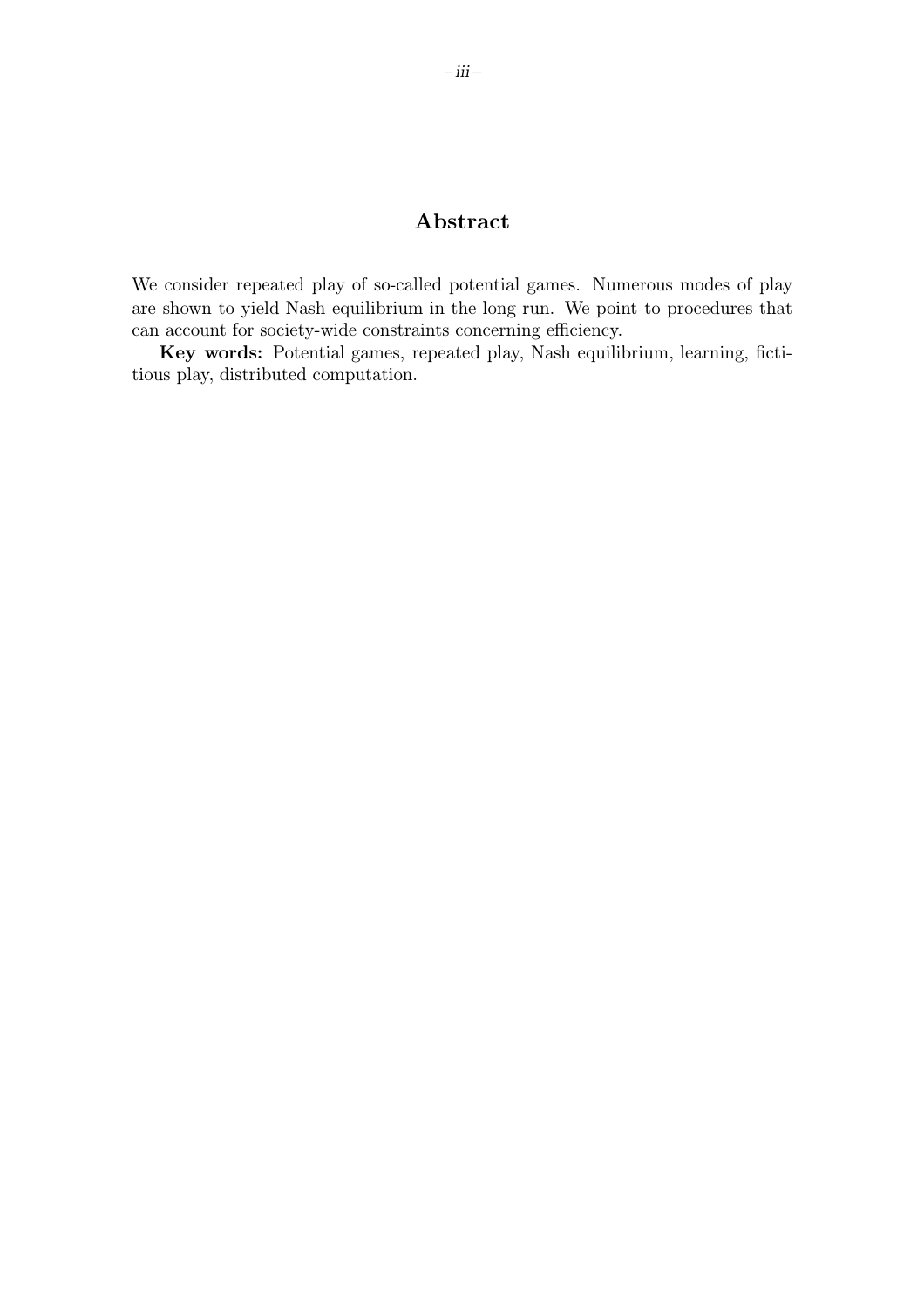## Contents

|    | 1 Introduction              | 1              |
|----|-----------------------------|----------------|
|    | 2 The Stage Game            | $\bf{2}$       |
|    | 3 Adjustments of Strategies | 3              |
|    | 4 Repetitive Play           | $\overline{4}$ |
|    | 5 Almost Cyclic Play        | 6              |
| 6  | <b>Gradient Play</b>        | 9<br>-9<br>-11 |
|    | 7 Playing Infinitely Often  | 14             |
| 8. | <b>Concluding Remarks</b>   | 17             |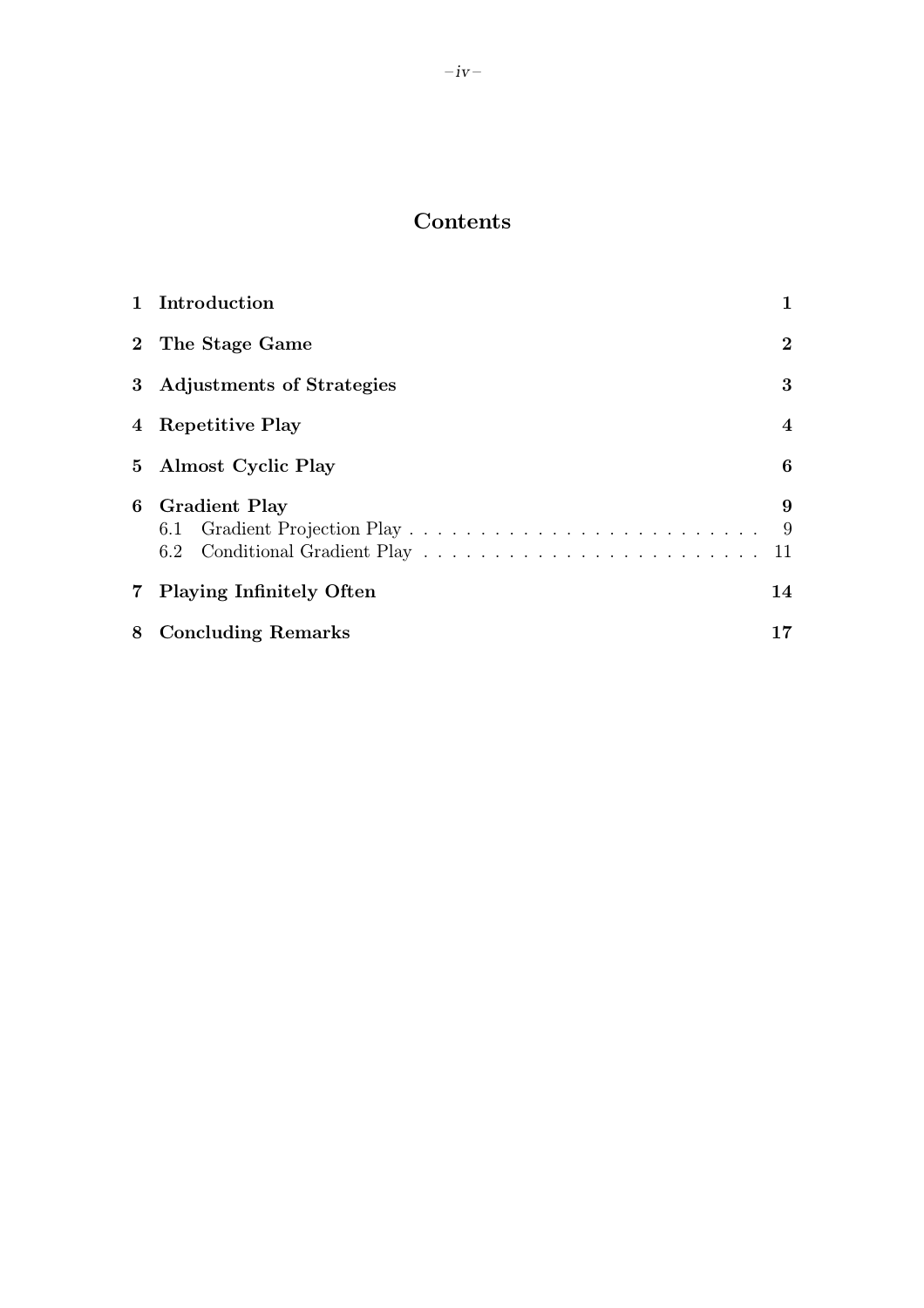## Learning in Potential Games

Yuri M. Ermoliev (ermoliev@iiasa.ac.at) Sjur Didrik Flåm (sjur.flaam@econ.uib.no)

## 1 Introduction

Game theory currently undergoes some re-orientation - away from strategic form, one-shot interaction between hyper-rational, omniscient players. Specifically, many recent studies allow repeated play of the same stage game, and accommodate agents enjoying merely bounded rationality, competence, or knowledge [12], [16]. A most natural question then becomes: will the concerned parties learn Nash equilibrium over time?

This question also motivates the present note. Our focus is on a special class consisting of so-called potential games, recently introduced and studied by Monderer and Shapley [13]. That class is admittedly narrow, but more important for economics - and more frequent in practice - than might first be believed [20]. So, part of our motivation is to show that manifold modes of play - associated with known methods of optimization - will all lead to equilibrium in games of this sort. To wit, we demonstrate below that quite flexible adjustments of strategies suffice to approach equilibrium over time. We believe that our convergence results, taken together, lend considerable relevance and justification to the Nash solution concept in potential games.

Additional motivation stems from the fact play must often be constrained so as to ensure long-term viability of the social interaction at hand. For example, in few-strategy games, say, prisoner's dilemma situations, there is often a free rider drift to low levels of efficiency. Then, concerns with equity, social security, financial sustainability, or outside competition may generate collective restrictions on how the game can be played [21], [23]. The approach used here can incorporate such concerns.

There is significant overlap between our modelling of repeated play and recent methods of distributed computation [2]. In fact, within the setting of potential games, this note can be read either as formalized fiction about iterated play, or as suggestions of algorithmic procedures. The reader will also see that quite often repeated play fits frames that make for a unified convergence analysis.

The note is organized as follows. Section 1 introduces the class of games under consideration. Since a potential, in the jargon of dynamic system theory, furnishes a Lyapunov function, it is convenient to collect, in Section 1, some immediate propositions about monotone convergence of potential values, and about existence of Nash equilibrium. Most adjustments of strategies advocated below share some important common features, - singled out in Section 3. The stage is then set for Section 4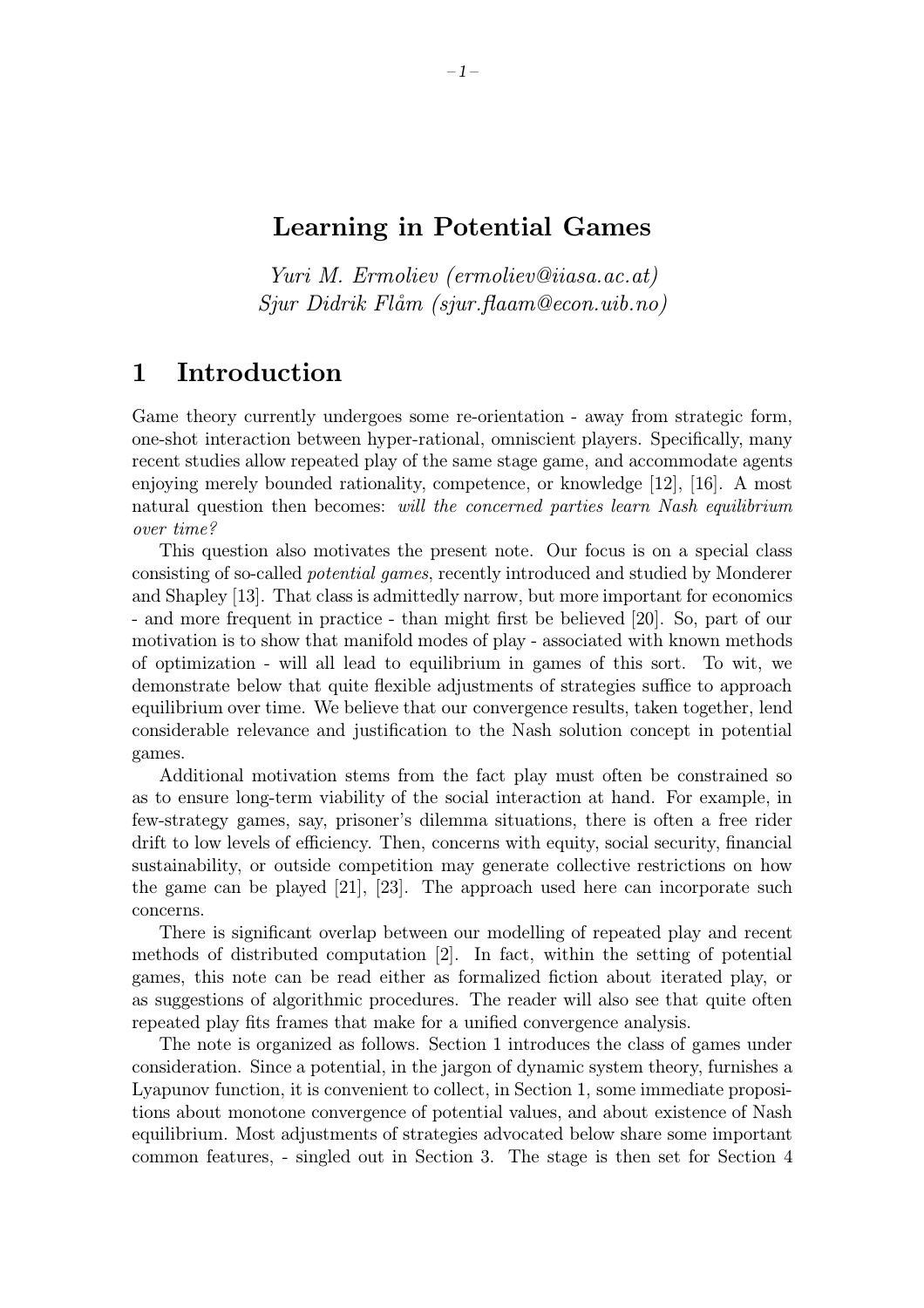to explore repeated play under the hypothesis that all agents come forth from time to time. That hypothesis is relaxed in Section 5, requiring merely an almost cyclic nature of active interventions. Section 6 gathers observations concerning what we naturally call gradient play. Section 7 indicates possibilities to offer agents almost unbounded freedom in the protocol governing the schedule of play. Section 8 concludes.

## 2 The Stage Game

A fixed non-cooperative stage game is played repeatedly at discrete time epochs (or stages). At each repetition players act sequentially, possibly in random order. Whenever a player comes forth he knows the most recent choices made by his rivals. In many scenarios described below he may, however, abstain from taking new actions over extended lapses of time.

There is finite, fixed set I of agents. Individual  $i \in I$  always selects his strategy  $x_i$  within a prescribed *compact* set  $X_i$ . Let  $x_{-i} := (x_i)_{i \neq i}$  denote the profile chosen by his rivals. In situation  $x = (x_i, x_{-i})$  he obtains a payoff  $\pi_i(x) = \pi_i(x_i, x_{-i})$  which is upper semicontinuous in x, and separately continuous in  $x_{-i}$ .

The game is said to have a *generalized ordinal potential*  $P: \Pi_{i \in I} X_i \to \mathcal{R}$  if for every two strategy profiles  $(x_i^{+1}, x_{-i}), (x_i, x_{-i}) \in X := \Pi_{i \in I} X_i$  we have

$$
\pi_i(x_i^{+1}, x_{-i}) > \pi_i(x_i, x_{-i}) \Longrightarrow P(x_i^{+1}, x_{-i}) > P(x_i, x_{-i}). \tag{1}
$$

(The superscript  $+1$  used here and below might first appear a somewhat strange notation. The reader will, however, soon find it natural.) A generalized potential is declared *squeezing* if

$$
P(x_i^{+1}, x_{-i}) - P(x_i, x_{-i}) \downarrow 0 \Rightarrow \max\left\{0, \pi_i(x_i^{+1}, x_{-i}) - \pi_i(x_i, x_{-i})\right\} \to 0. \tag{2}
$$

Squeezing obtains if

$$
\pi_i(x_i^{+1}, x_{-i}) > \pi_i(x_i, x_{-i}) \Leftrightarrow P(x_i^{+1}, x_{-i}) > P(x_i, x_{-i}),
$$

P then being called an *ordinal potential*. More generally, (2) holds when P has the following sandwich property: For all  $i \in I$  there exists a positive number  $w_i$  such that

$$
\pi_i(x_i^{+1}, x_{-i}) \ge \pi_i(x_i, x_{-i}) \Rightarrow w_i\left\{P(x_i^{+1}, x_{-i}) - P(x_i, x_{-i})\right\} \ge \pi_i(x_i^{+1}, x_{-i}) - \pi_i(x_i, x_{-i}).\tag{3}
$$

In particular,  $(3)$ , whence  $(2)$ , is satisfied if

$$
\pi_i(x_i^{+1}, x_{-i}) - \pi_i(x_i, x_{-i}) = w_i \left\{ P(x_i^{+1}, x_{-i}) - P(x_i, x_{-i}) \right\},\,
$$

the ordinal potential P then being named weighted, and exact if all  $w_i = 1$ .

Potentials of all sorts are henceforth assumed to be continuous upwards in the sense that  $\lim_{t\to\infty} P(x^t) = P(x)$  whenever  $\lim_{t\to\infty} x^t = x$  and  $\{P(x^t)\}\$ is nondecreasing, bounded above. (Note that such functions P need be neither upper nor lower semicontinuous.) We shall time and again use the following straightforward result: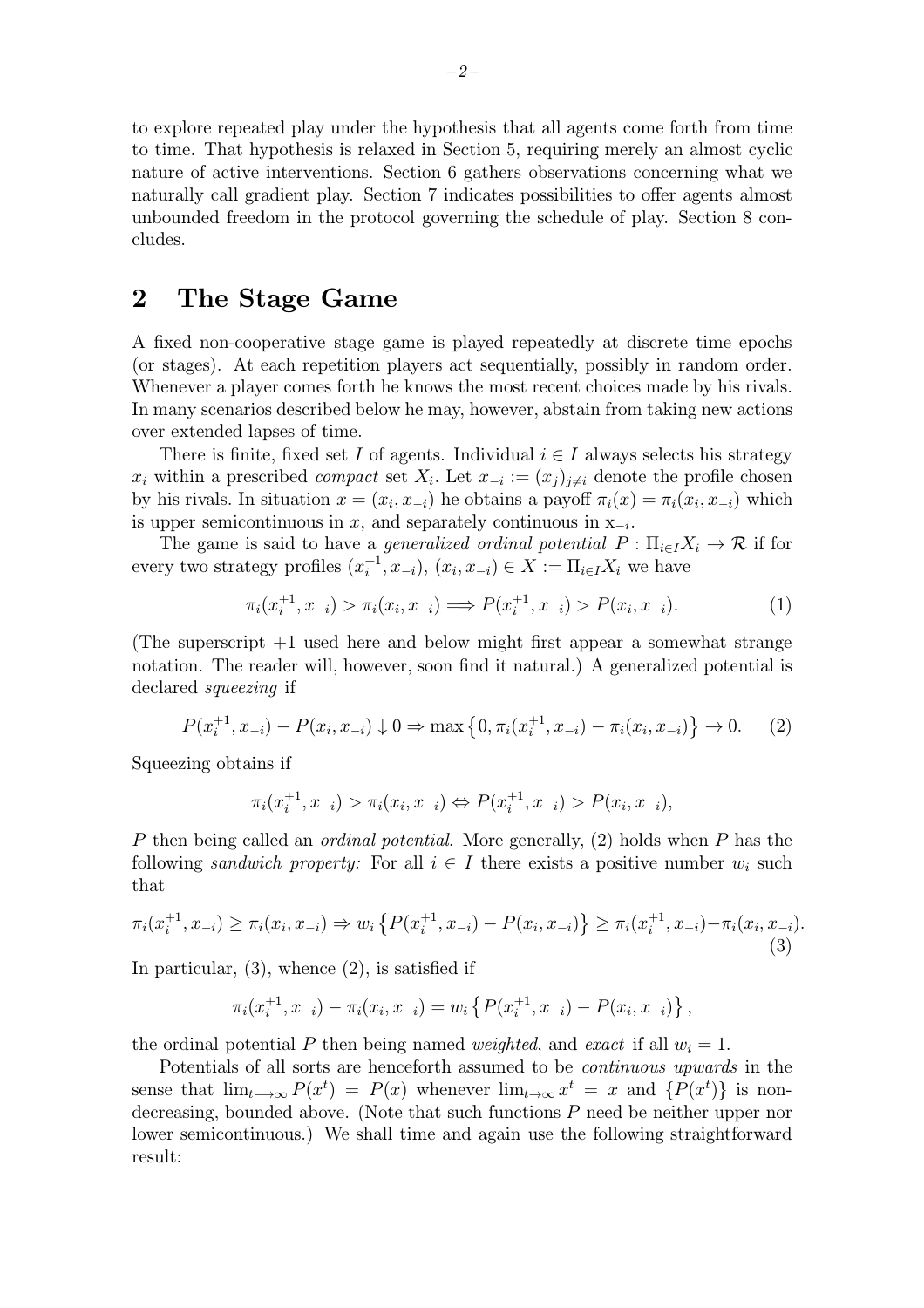Proposition 1 (Convergence upwards) Let P be a generalized ordinal potential. Whenever repeated play gives a non-decreasing bounded sequence  $\{P(x^t)\}\;$  it holds for every cluster point  $x = \lim_{t \in T} x^t$  of  $\{x^t\}$  that  $P(x) = \lim_{t \in T} P(x^t) = \lim_{t \to \infty} P(x^t)$ .

Here and in the sequel we simply write  $\lim_{t\in T} x^t$  for the more complete and correct expression  $\lim_{t \in T, t \to \infty} x^t$ .

We remark in passing that existence of Nash equilibrium is ensured under weak conditions:

**Proposition 2** (Existence of solutions) Let P be an upper semicontinuous generalized ordinal potential. Then there exists at least one Nash equilibrium.

**Proof.** P being upper semicontinuous on the compact set  $X$ , guarantees that  $\arg \max P$  is non-empty.. Evidently, every point in this set must be a Nash equilibrium.  $\Box$ 

One might be tempted to think that potential games enjoy distinguished welfare properties. This is, however, far from so. Indeed, the prisoners' dilemma and some Cournot oligopolies are potential games that yield inefficient equilibrium outcomes [13]. In those and many other cases, including congestion games [20], the hidden potential should not be seen as a welfare indicator. Rather, in terms of optimization theory, it constitutes a most natural merit function, monitoring the drift towards Nash equilibrium. This will be abundantly illustrated in the sequel.

## 3 Adjustments of Strategies

It is desirable and expedient to focus briefly on common features of many modes of repeated play.

Definition 1 By an adjustment rule of individual i we understand a closed correspondence  $\mathfrak{A}_i : X \longrightarrow X_i$ .

The interpretation is that if given the chance to reconsider his choice, individual i would in situation x select a new strategy  $x_i \in \mathfrak{A}_i(x)$ . Frequently it is convenient to identify an adjustment rule  $\mathfrak{A}_i$  with the closed self-correspondence

$$
A_i(x) := (\mathfrak{A}_i(x), x_{-i})
$$

on  $X$ ,  $\overline{a}$  and we shall not hesitate to do so. As said, players will act sequentially at every stage, - in constrained or quite free order. To codify such freedom succinctly we write, whenever  $\mathcal{O} = (i_1, ..., i_k)$  is an ordered subset of individuals from I,

$$
A_{\mathcal{O}} := A_{i_k} \circ \ldots \circ A_{i_1}
$$

for the resulting composite correspondence. Note that  $A_{\mathcal{O}}$  so defined is closed. Nothing precludes, in principle, that adjustment rules and orders change in the course of play. Thus interaction at time t generally involves an order  $\mathcal{O}_t$  in which the active players then enter the scene, each among them applying a personal, timespecific adjustment rule.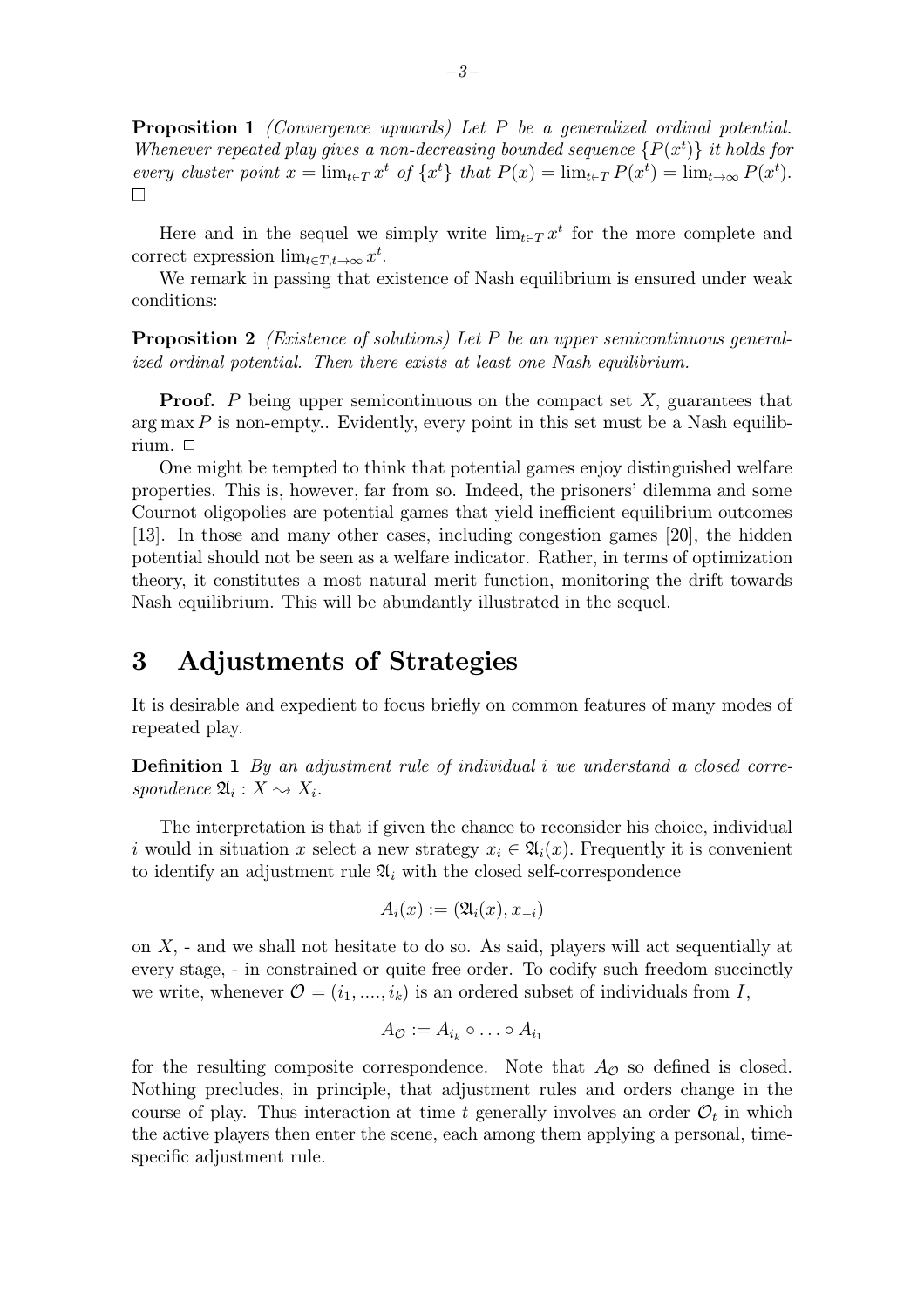**Definition 2** (Monotonicity) A self-correspondence A on X is declared non-decreasing in potential values if

$$
x^{+1} \in A(x) \Longrightarrow P(x^{+1}) \ge P(x),\tag{4}
$$

and improving if, in addition, the inequality in (4) is strict whenever  $x \notin A(x)$ . Correspondingly, a set of individual adjustment rules  $\mathfrak{A}_i$ ,  $i \in I$ , is said to be potential non-decreasing (improving) if for every order O of applying  $A_i(x) := (\mathfrak{A}_i(x), x_{-i}),$ the composite correspondence  $A_{\mathcal{O}}$  is of the same sort.

In (4) and elsewhere the notation  $x^{+1}$  is intended to emphasize dynamics, i.e., the "state"  $x^{+1}$  comes up  $+1$  time step after x. As an example, suppose all adjustment rules increase own payoff, this meaning that for all  $i$  we have

$$
x_i^{+1} \in \mathfrak{A}_i(x) \Longrightarrow \pi_i(x_i^{+1}, x_{-i}) \geq \pi_i(x_i, x_{-i}),
$$

with strict inequality whenever  $x_i \notin \arg \max \pi_i(\cdot, x_{-i})$ . Then evidently, employing such rules will improve the value of a generalized ordinal potential.

Whatever rules are used, they should, at least ideally, not cause a premature halt at disequilibrium. It is convenient to express this property compactly:

**Definition 3** (Nash fixed points) A self-correspondence A on X is declared acceptable if all its fixed points are Nash equilibria. Similarly, a set of individual adjustment rules  $\mathfrak{A}_i$ ,  $i \in I$ , is named acceptable if for every order  $\mathcal O$  of applying all  $A_i(x) := (\mathfrak{A}_i(x), x_{-i}), i \in I$ , the composite correspondence  $A_{\mathcal{O}}$  is of the same sort.

**Definition 4** (Maximizing fixed points) A self-correspondence A on X is said to be adapted to the potential  $P$  if all its fixed points belong to  $\arg \max P$ . Correspondingly, a set of individual adjustment rules  $\mathfrak{A}_i$ ,  $i \in I$ , is said to be adapted to P if for every order O of applying all  $A_i(x) := (\mathfrak{A}_i(x), x_{-i}), i \in I$ , the composite correspondence  $A_{\mathcal{O}}$  is of the said sort.

## 4 Repetitive Play

We begin by considering particular modes of repeated play, called *repetitive*, requiring all agents to actively use fixed adjustment rules at every stage.

**Theorem 1** (Convergence under a stationary mode of play) Suppose the game has a generalized ordinal potential. Also suppose that all agents always actively use fixed, improving, acceptable adjustment rules. Then repeated play, proceeding in prescribed or free order at any stage, will cluster to Nash equilibrium.

Proof. The demonstration parallels that of Zangwill's first convergence theorem [24]. Let  $x = \lim_{t \in T} x^t$  be a cluster point (accumulation point) of the sequence  $\{x^t\}$ generated by repeated play. Assume, without loss of generality, that

$$
\lim_{t \in T} x^{t+1} =: x^{+1},
$$

and that the same order  $O$  of play is used for all  $t \in T$ . Then

$$
x^{+1} \in A_{\mathcal{O}}(x).
$$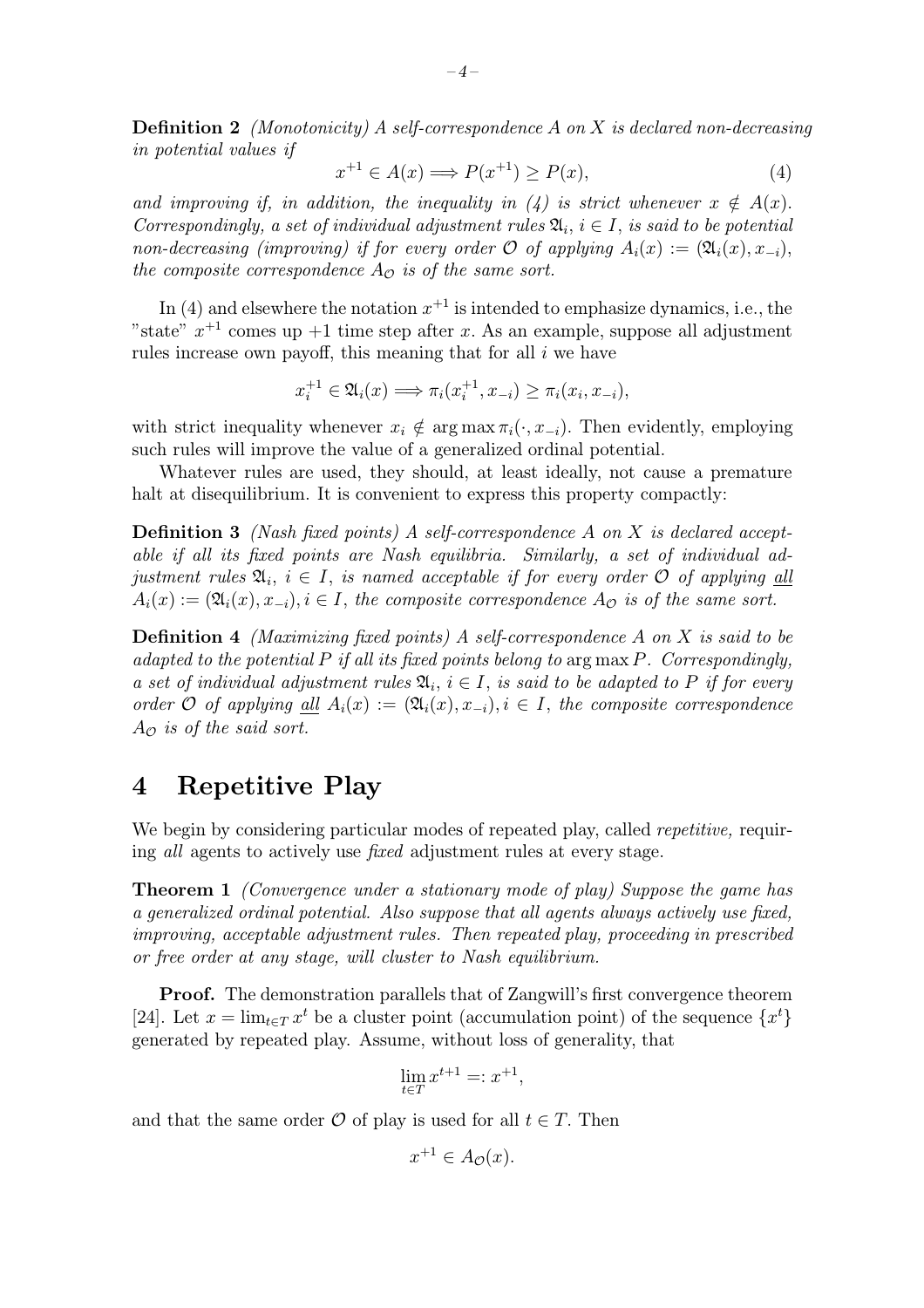If x is not a fixed point of the improving correspondence  $A_{\mathcal{O}}$ , then  $P(x^{+1}) > P(x)$ . However, by Proposition 1 it holds that  $P(x^{+1}) = P(x)$ . So, to avoid this contradiction, x must indeed be a fixed point of the acceptable  $A_{\mathcal{O}}$ , whence a Nash equilibrium. □

Note, by the way, that this result generalizes and simplifies Proposition 2.7.1 in Bertsekas [3]. Next we provide two immediate applications:

Corollary 1 (Convergence of best reply) Suppose the game has a generalized ordinal potential. Suppose also that all agents invariably use best reply

$$
\mathfrak{A}_i(x) := \arg \max \pi_i(\cdot, x_{-i}) \tag{5}
$$

as their adjustment rules. Then iterative best reply, proceeding in prescribed or free order at any stage, will cluster to Nash equilibrium.  $\Box$ 

Corollary 2 (Convergence of averaged best reply) Suppose the game has a generalized ordinal potential and that all decision sets  $X_i$  are convex. Suppose also that every agent i has concave payoff  $\pi_i(x_i, x_{-i})$  in own decision  $x_i$ , and that, for fixed  $\lambda_i \in [0,1]$ , he invariably uses averaged best reply

$$
\mathfrak{A}_i(x) := (1 - \lambda_i)x_i + \lambda_i \arg \max \pi_i(\cdot, x_{-i})
$$
\n(6)

as his adjustment rule. Then repeated play, in prescribed or free order at any stage, will cluster to Nash equilibrium.  $\Box$ 

We proceed next to relax the double assumption above that players use fixed adjustment rules and intervene at every stage.

Theorem 2 (Convergence under spacer steps) Assume the game has a generalized ordinal potential. Assume also that agents always cause the potential to be nondecreasing, and that infinitely often all players implement time-invariant, improving, adapted adjustment rules. Then repeated play, in prescribed or free order at any stage, will cluster to Nash equilibrium belonging to arg max P.

**Proof.** Consider the sequence  $T \subseteq \{0, 1, ...\}$  of times t at which the same acceptable adjustment rules come into application. Without loss of generality assume that

$$
\lim_{t \in T} x^t =: x, \quad \lim_{t \in T} x^{t+1} =: x^{+1},
$$

and that the same order  $\mathcal O$  of play is used at all times  $t \in T$ . Consequently,

$$
x^{+1} \in A_{\mathcal{O}}(x)
$$
 and  $P(x^{+1}) = P(x)$ .

If x is not a fixed point of the improving  $A_{\mathcal{O}}$ , then  $P(x^{+1}) > P(x)$ , - a contradiction. So, x is indeed a fixed point of the adapted  $A_{\mathcal{O}}$ , whence a Nash equilibrium belonging to arg max P. Since for every cluster point  $\bar{x}$  of the generated sequence  $\{x^t\}$  it holds that  $P(\overline{x}) = P(x) = \max P$ , all these points must belong to arg max P.  $\Box$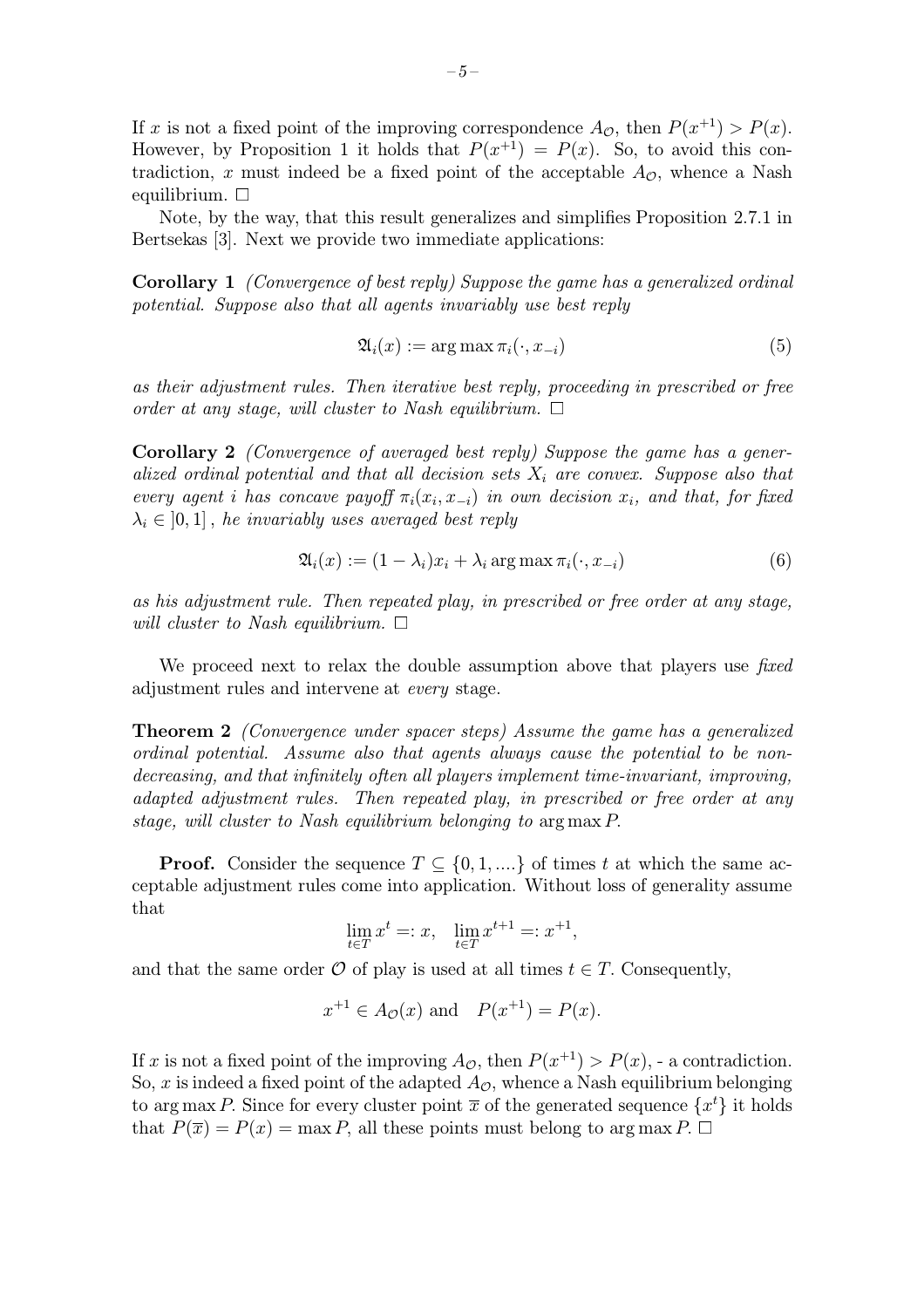**Remark.** (Inhomogeneous adjustments) For any sequence  $\{A<sup>t</sup>\}$  of self-correspondences on X define a "cluster" correspondence, denoted  $\limsup_{t\to\infty} A^t$ , by

$$
x^{+1} \in \limsup_{t \to \infty} A^t(x)
$$

iff there exists a subsequence T and associated points  $x^{t+1} \in A^t(x^t)$ ,  $\forall t \in T$ , such that

$$
\lim_{t \in T} x^{t+1} = x^{+1} \quad \text{and} \quad \lim_{t \in T} x^t = x.
$$

Evidently, Theorem 1 continues to hold with time-variant, nondecreasing adjustment rules provided that along every subsequence T

$$
\limsup_{t \in T} A^t \subseteq A \tag{7}
$$

for some improving, acceptable correspondence A. Likewise, Theorem 2 remains valid with changing, nondecreasing adjustment rules granted that along some subsequence T condition (7) holds with an adapted A.  $\Box$ 

**Example 1** (Almost best reply) In (5) one might rather use

$$
\mathfrak A_i^t(x):=\varepsilon_{it}\text{-}\mathop{\rm arg\,max}\pi_i(\cdot,x_{-i})
$$

with  $\varepsilon_{it} \to 0$ ,  $\forall i$ . The assertion in Corollary 1 would still hold.  $\Box$ 

Example 2 (Moving averages) Instead of (6) we could very well apply

$$
\mathfrak A_i^t(x) := (1 - \lambda_{it}) x_i + \lambda_{it} \arg \max \pi_i(\cdot, x_{-i})
$$

with  $0 < \lambda_i \leq \lambda_{it} \leq 1$ ,  $\forall i, t$ . This would not alter the conclusion of Corollary 2.  $\Box$ 

In the same vein one may introduce variational (or so-called gamma-) convergence of payoff functions [6]. Doing so would allow players - in the "interim" to use surrogate or approximate objectives. The latter must converge though, in appropriate sense, to the true payoff functions [4], [5].

## 5 Almost Cyclic Play

It is natural to relax the preceding hypothesis that all players act at infinitely many stages. So, here we shall allow each of them to be inactive for substantial lapses of time, even in non-coordinated manners, provided, of course, they intervene every so often.

**Definition 5** (Almost cyclic interventions) Let  $I_t \subseteq I$  denote the set of players who indeed take actions at time (stage) t. Play is said to be almost cyclic if there exists some finite integer period  $p \geq 1$  such that

$$
I_t \bigcup \dots \bigcup I_{t+p-1} = I \text{ for all } t. \tag{8}
$$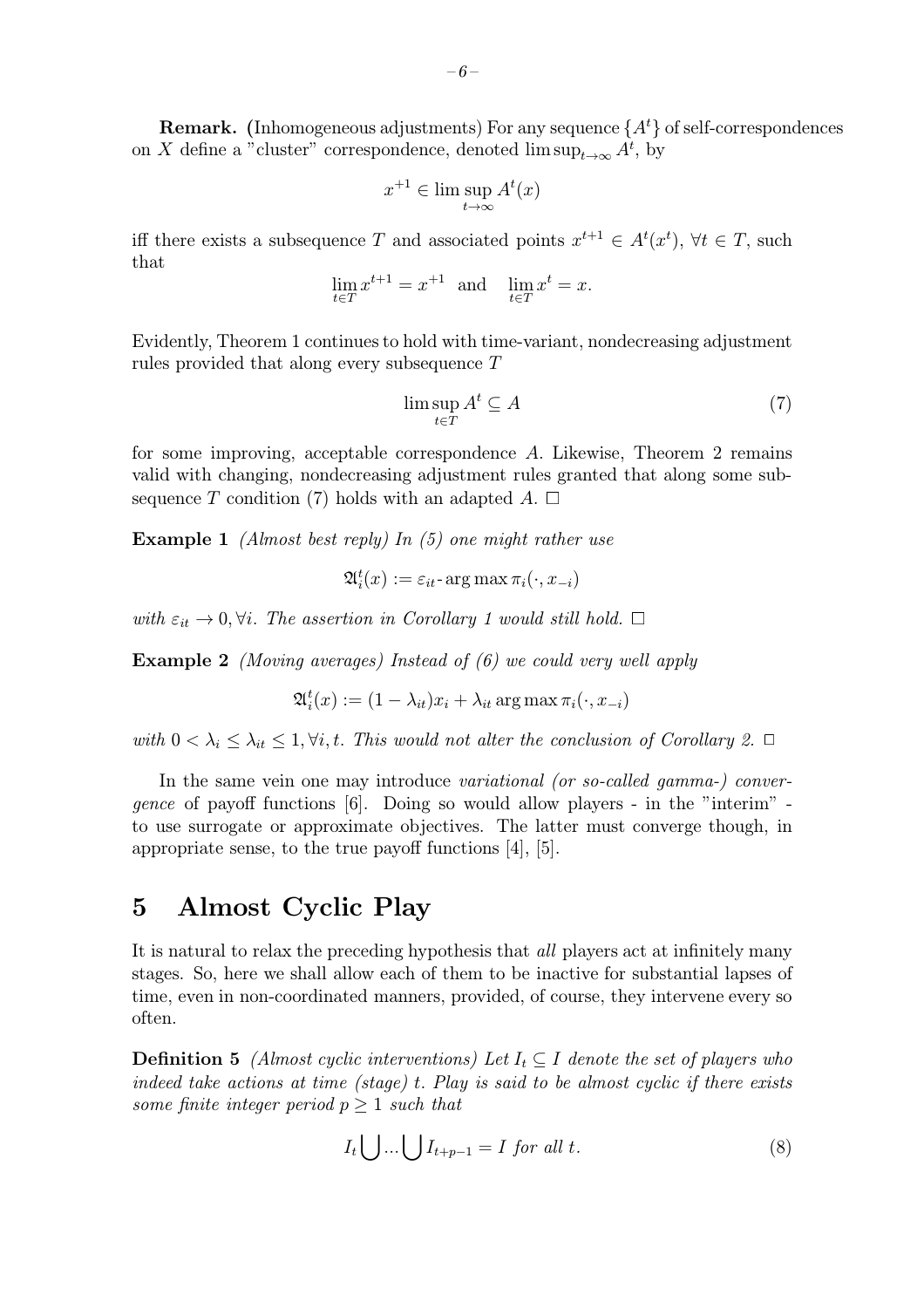Typically, convergence of play amounts to have  $x^{t+1} \approx x^t$  for all large t. To codify this phenomenon we introduce the concept of *asymptotic regularity*:

**Definition 6** A mode of repeated play is called asymptotically regular if for every generated sequence  $\{x^t\}$  we have

$$
||x^{t+1} - x^t|| \to 0. \tag{9}
$$

It is from now on tacitly understood that all decision sets  $X_i$  are contained in real Hilbert spaces, and that the norm  $\|\cdot\|$  on the product set X is of the L<sub>2</sub>-type, i.e.,

$$
\left\|x^{+1} - x\right\|^2 = \sum_{i} \left\|x_i^{+1} - x_i\right\|_i^2. \tag{10}
$$

For convenience we shall henceforth not discriminate notationally between norms (and between inner products) in different spaces.

**Theorem 3** (Convergence of almost cyclic play) Suppose the game has a generalized ordinal potential. Also suppose that play is almost cyclic, asymptotically regular, and involves potential improving, fixed adjustment rules. Then repeated play, in fixed or random order at any stage, will cluster to Nash equilibrium.

**Proof.** Suppose some cluster point  $x = \lim_{t \in T} x^t$  is not a Nash equilibrium. Then there is at least one individual  $i$ , henceforth singled out, who would regret the choice  $x_i$  when confronted with the profile  $x_{-i}$  of his rivals. For each  $t \in T$ , find a time  $\tau(t) \in \{t, ..., t + p - 1\}$  at which the considered player i does indeed seize the opportunity to act. By asymptotic regularity

$$
\lim_{t \in T} x^{\tau(t)+1} = \lim_{t \in T} x^{\tau(t)} = \lim_{t \in T} x^t = x.
$$

Assume, without loss of generality, that the same ordered set  $\mathcal O$  of players comes forth at all times  $\tau(t)$ . (If not, pass to a subsequence.) Now  $x^{\tau(t)+1} \in A_{\mathcal{O}}(x^{\tau(t)})$ ,  $\forall$  $t \in T$ , implies  $x \in A_{\mathcal{O}}(x)$ . However, individual i belongs to  $\mathcal{O}$ . Thus he, or some other dissatisfied agent, will improve strictly the potential at  $x$ , that is,

$$
x^{+1} \in A_{\mathcal{O}}(x) \Longrightarrow P(x^{+1}) > P(x),
$$

contradicting the fact that  $x \in A_{\mathcal{O}}(x)$ .  $\Box$ 

Games with adjustment cost. To illustrate the preceding theorem, suppose agent i incurs additional cost

$$
a_i(x_i^{+1}, x_i) \ge 0 \tag{11}
$$

if and when he opts to change his last decision  $x_i$  to  $x_i^{+1}$  next time he acts. The idea here is that such adjustment cost cause players to move with some inertia. Intuitively, they will avoid making large deviations because such undertakings are too expensive. In any case, we naturally posit that

$$
a_i(x_i, x_i) = 0 \text{ for all } x_i \in X_i; \tag{12}
$$

$$
a_i(x_i^{t+1}, x_i^t) \to 0 \Longrightarrow ||x_i^{t+1} - x_i^t|| \to 0; \tag{13}
$$

$$
x_i \in \arg\max \left\{ \pi_i(\cdot, x_{-i}) - a_i(\cdot, x_i) \right\} \Rightarrow x_i \in \arg\max \pi_i(\cdot, x_{-i}). \tag{14}
$$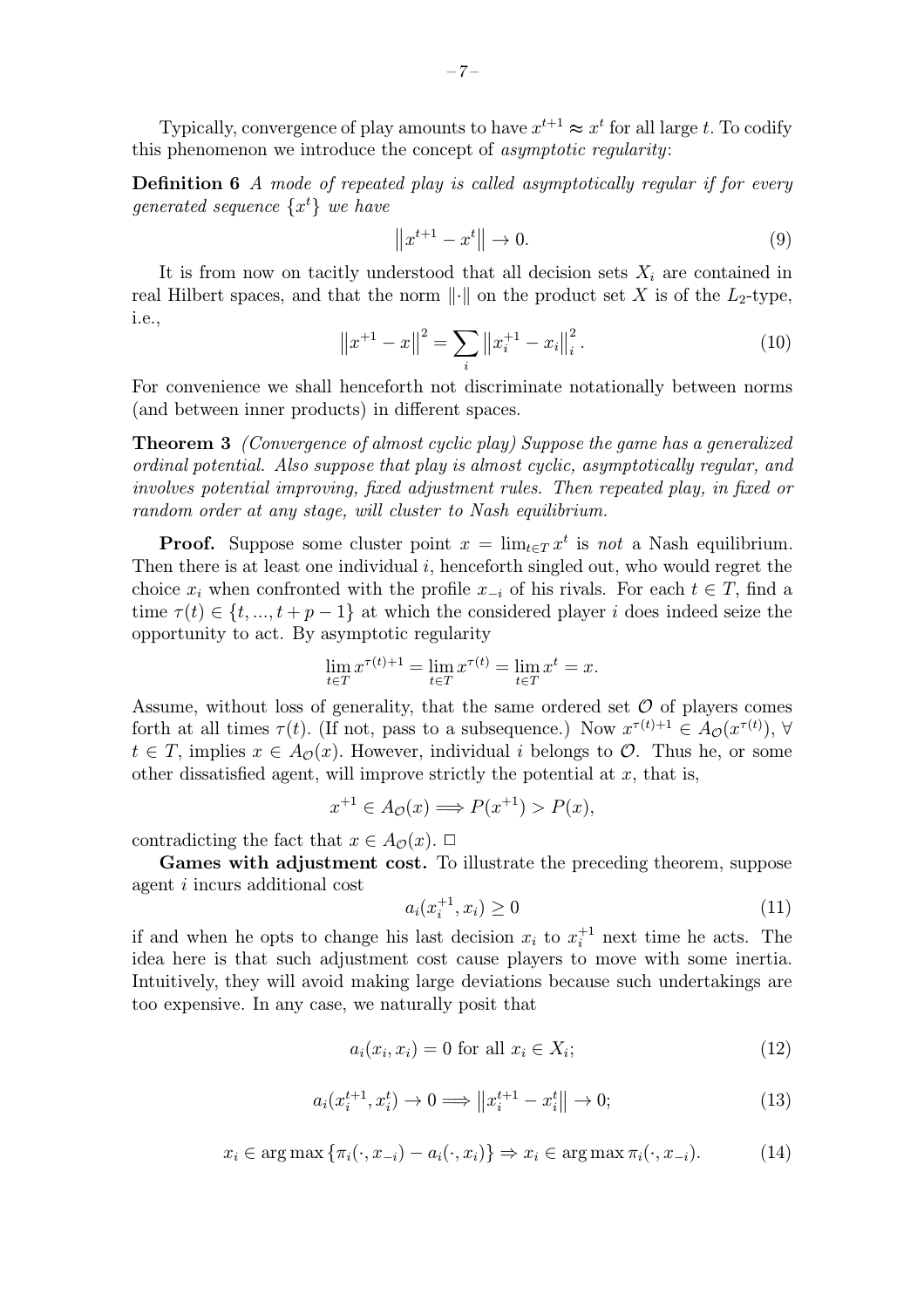Example 3 (Quadratic adjustment cost) A natural candidate is

$$
a_i(x_i^{+1}, x_i) = \alpha_i \|x_i^{+1} - x_i\|^2
$$

for some positive number  $\alpha_i$ . Then (11), (12), and (13) are immediate, whereas (14) holds provided  $\pi_i(\cdot, x_{-i})$  is concave and differentiable (in the generalized sense of convex analysis  $(19)$  on  $X_i$ . Indeed,

$$
x_i \in \arg \max \{ \pi_i(\cdot, x_{-i}) - a_i(\cdot, x_i) \} \Rightarrow 0 \in \partial \{ \pi_i(\cdot, x_{-i}) - a_i(\cdot, x_i) \} (x_i) \Rightarrow
$$
  

$$
0 \in \partial \{ \pi_i(\cdot, x_{-i}) \} (x_i) \Rightarrow x_i \in \arg \max \pi_i(\cdot, x_{-i}). \ \Box
$$

Example 4 (Bregman adjustment cost) More generally, let the real-valued function  $\psi_i$  be strictly convex and continuously differentiable in a neighborhood of the convex set  $X_i$ , and define

$$
a_i(x_i^{+1}, x_i) := \psi_i(x_i^{+1}) - \psi_i(x_i) - \langle \nabla \psi_i(x_i), x_i^{+1} - x_i \rangle \tag{15}
$$

to be a so-called Bregman distance (see [22] and references therein). Again, (11) and (12) follow immediately, and (13) results from the strict convexity of  $\psi_i$ . Finally, if  $\pi_i(\cdot, x_{-i})$  is concave and generalized differentiable on  $X_i$ , then (14) is derived as above.  $\square$ 

**Theorem 4** (Convergence of best reply with adjustment cost) Suppose the game has a bounded squeezing potential (2), and is played almost cyclically with adjustment rules

$$
\mathfrak{A}_i(x) := \arg \max \left\{ \pi_i(\cdot, x_{-i}) - a_i(\cdot, x_i) \right\}.
$$
 (16)

Then repeated play, in any order, clusters to Nash equilibrium.

**Proof.** Consider a fixed agent i. Let  $x^{i,t}$  denote the profile which prevails just before he acts at time  $t$ . Then, via  $(12)$ ,

$$
\pi_i(x_i^{t+1}, x_{-i}^{i,t}) - a_i(x_i^{t+1}, x_i^t) \ge \pi_i(x_i^t, x_{-i}^{i,t}) - a_i(x_i^t, x_i^t) = \pi_i(x_i^t, x_{-i}^{i,t}),
$$

i.e.,

$$
\pi_i(x_i^{t+1}, x_{-i}^{i,t}) - \pi_i(x_i^{i,t}) \ge a_i(x_i^{t+1}, x_i^t) \ge 0,
$$
\n(17)

so that, by (1), potential values must be non-decreasing, and  $\{P(x^t)\}\)$  converges. As a result, play is asymptotically regular (9). In fact,

$$
0 \leftarrow P(x^{t+1}) - P(x^t) \ge P(x_i^{t+1}, x_{-i}^{i,t}) - P(x^{i,t}) \ge 0
$$
  
\n
$$
\Rightarrow \pi_i(x_i^{t+1}, x_{-i}^{i,t}) - \pi_i(x^{i,t}) \to 0 \text{ by squeezing (2)}
$$
  
\n
$$
\Rightarrow a_i(x_i^{t+1}, x_i^t) \to 0 \text{ via (17)}
$$
  
\n
$$
\Rightarrow ||x_i^{t+1} - x_i^t|| \to 0 \text{ by (13)}.
$$

Thus (10) ensures  $||x^{t+1} - x^t|| \to 0$ . Finally, appealing to Theorem 3, the conclusion obtains.  $\Box$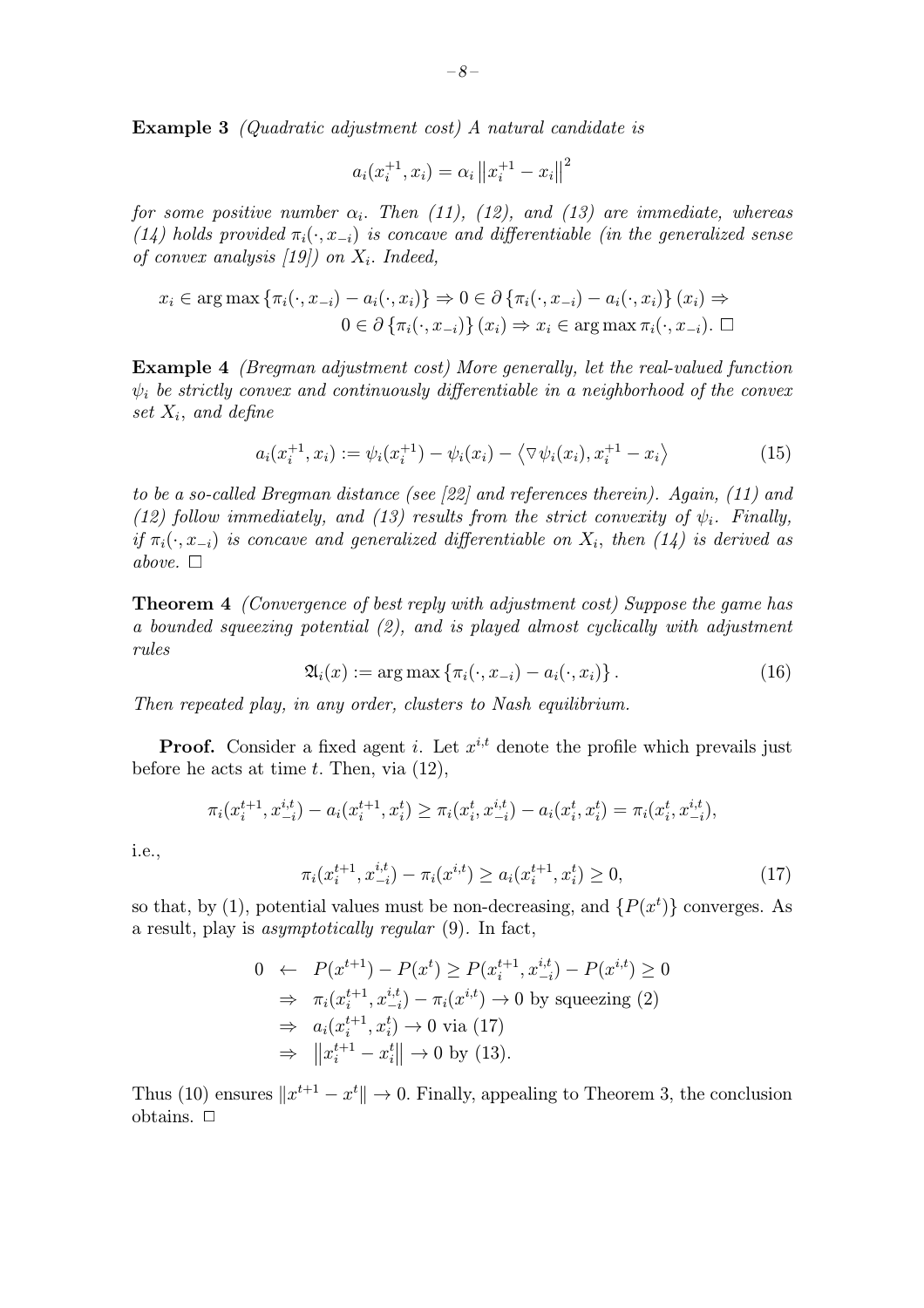## 6 Gradient Play

In this section we shall suppose that each payoff function  $\pi_i(\cdot, x_{-i})$  is continuously differentiable on  $X_i$ , this set being convex compact and contained a real Hilbert space with inner product  $\langle \cdot, \cdot \rangle$  and associated norm  $\|\cdot\|$ . We begin with

### 6.1 Gradient Projection Play

As is well known, the gradient (*marginal payoff*)

$$
\triangledown_i \pi_i(x) := \frac{\partial \pi_i(x_i, x_{-i})}{\partial x_i}
$$

offers the direction of steepest payoff ascent. An adjustment along this direction may, however, lead out of the feasible set  $X_i$ . Therefore, letting  $[\cdot]_i^+$  denote the *orthogonal* projection onto  $X_i$ , it is natural to consider adjustment rules

$$
\mathfrak{A}_i(x) := \left[x_i + \rho_i \nabla_i \pi_i(x)\right]_i^+, \tag{18}
$$

called *gradient projection*. Here, of course, the *stepsize*  $\rho_i$  is positive. A strategy profile  $x \in X$  is called a *stationary point of player i* iff  $\langle \nabla_i \pi_i(x), \tilde{x}_i - x_i \rangle \leq 0$  for all  $\tilde{x}_i \in X_i$ .

**Theorem 5** (Convergence of gradient projection play) Suppose the game

\* has a bounded squeezing potential, and

 $\left[\varepsilon_i, \frac{2}{K_i} - \varepsilon_i\right]$  where  $0 < \varepsilon_i < \frac{2}{K_i}$ , and  $K_i > 0$  is a Lipschitz constant of marginal \* is played almost cyclically with gradient projection rules, using stepsizes  $\rho_{it} \in$ payoff, i.e.,

$$
\|\nabla_i \pi_i(x_i, x_{-i}) - \nabla_i \pi_i(\tilde{x}_i, x_{-i})\| \leq K_i \|x_i - \tilde{x}_i\|.
$$
\n(19)

Then repeated play, in any order, clusters to stationary points. If all payoff functions  $\pi_i$  are concave in own decision  $x_i$ , such points must be Nash equilibria. Given an exact potential  $P$ , any limit point x will satisfy

$$
P'(x; \tilde{x} - x) \le 0 \text{ for all } \tilde{x} \in X. \tag{20}
$$

If, moreover,  $P$  is concave, then play accumulates to  $\arg \max P$ .

Proof. For notational convenience write

$$
x_i^{+1} := \mathfrak{A}_i(x) = [x_i + \rho_i \nabla_i \pi_i(x)]_i^+,
$$

where the stepsize  $\rho_i > 0$  temporarily is regarded as fixed. This last relation implies that

$$
\left\langle x_i - x_i^{+1}, x_i + \rho_i \nabla_i \pi_i(x)_i - x_i^{+1} \right\rangle \leq 0,
$$

from which we derive

$$
||x_i^{+1} - x_i||^2 \le \rho_i \langle \nabla_i \pi_i(x), x_i^{+1} - x_i \rangle.
$$
 (21)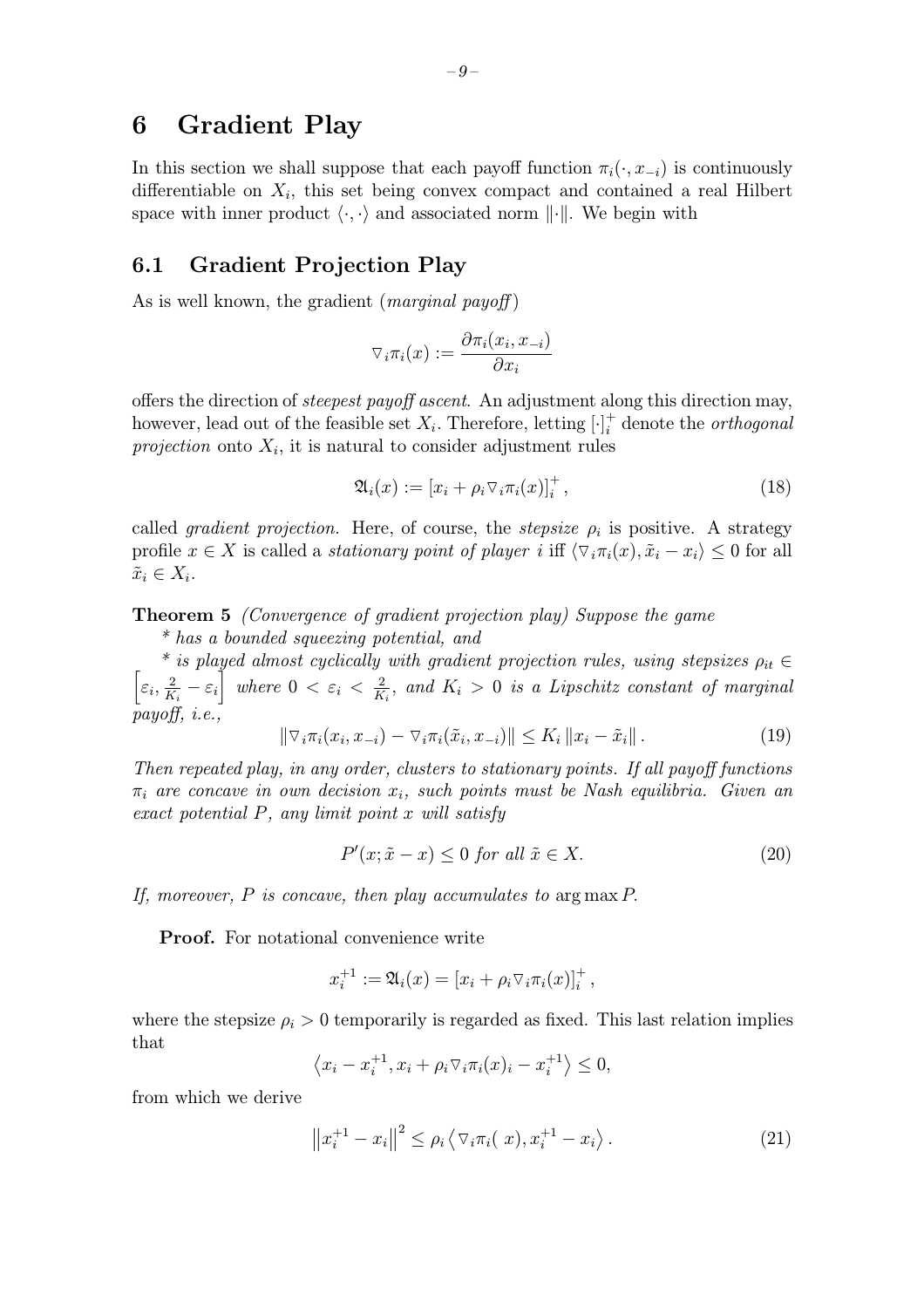Consider now a player  $i$  who faces a strategy profile  $x$ . Letting

$$
f(s) := \pi_i(x_i + s(x_i^{+1} - x_i), x_{-i}), \quad s \in [0, 1],
$$

we get

$$
\pi_i(x_i^{+1}, x_{-i}) - \pi_i(x_i, x_{-i}) = f(1) - f(0) = \int_0^1 f'(s) ds
$$
  
\n
$$
= f'(0) + \int_0^1 [f'(s) - f'(0)] ds
$$
  
\n
$$
\geq f'(0) - \int_0^1 |f'(s) - f'(0)| ds
$$
  
\n
$$
\geq f'(0) - \frac{K_i}{2} ||x_i^{+1} - x_i||^2 \text{ by (19)}
$$
  
\n
$$
= \langle \nabla_i \pi_i(x), x_i^{+1} - x_i \rangle - \frac{K_i}{2} ||x_i^{+1} - x_i||^2
$$
  
\n
$$
\geq \left( \frac{1}{\rho_i} - \frac{K_i}{2} \right) ||x_i^{+1} - x_i||^2 \geq 0 \text{ by (21)}.
$$

As before, denote by  $x^{i,t}$  the situation confronting individual i when he acts at time t. The above string of inequalities implies first, via (1), that  $\{P(x^t)\}\$ is non-decreasing, hence convergent. Second, this same string yields for all  $i$ ,

$$
0 \leftarrow P(x^{t+1}) - P(x^t) \ge P(x_i^{t+1}, x_{-i}^{i,t}) - P(x^{i,t}) \ge 0
$$
  
\n
$$
\Rightarrow \pi_i(x_i^{t+1}, x_{-i}^{i,t}) - \pi_i(x_i^t, x_{-i}^{i,t}) \to 0 \text{ by squeezing (2)}
$$
  
\n
$$
\Rightarrow ||x_i^{t+1} - x_i^t|| \to 0 \text{ by the above string,}
$$

whence  $||x^{t+1} - x^t|| \to 0$ . That is, the process  $\{x^t\}$  is asymptotically regular (9). Let  $x = \lim_{t \in T} x^t$  be any cluster point. Since by asymptotic regularity  $x = \lim_{t \in T} x^{t+1}$ , and since play is almost cyclic (8), the continuity of marginal payoff  $\nabla_i \pi_i(\cdot)$  tells that

$$
x_i = [x_i + \rho_i \nabla_i \pi_i(x)]_i^+,
$$

for some subsequence such that  $\rho_{it} \rightarrow \rho_i > 0$ . Hence

$$
\langle \nabla_i \pi_i(x), \tilde{x}_i - x_i \rangle \le 0 \text{ for all } \tilde{x}_i \in X, \text{ and all } i. \tag{22}
$$

When individual payoffs are concave in own decision, this suffices for  $x$  to be a Nash equilibrium. With an exact potential  $P$  we have

$$
\nabla_i \pi_i(x) = \frac{\partial P(x)}{\partial x_i}
$$
 for all *i*,

and then the variational inequalities (22) yield (20).  $\Box$ 

It may very well happen that some player  $i$ , during a transient phase, make steps that exceed the bound  $\frac{2}{K_i}$ . To ensure convergence all the same it is natural to play with *decreasing stepsizes*  $\rho_{it} \rightarrow 0$ . Section 7 returns to this issue in a slightly different setting.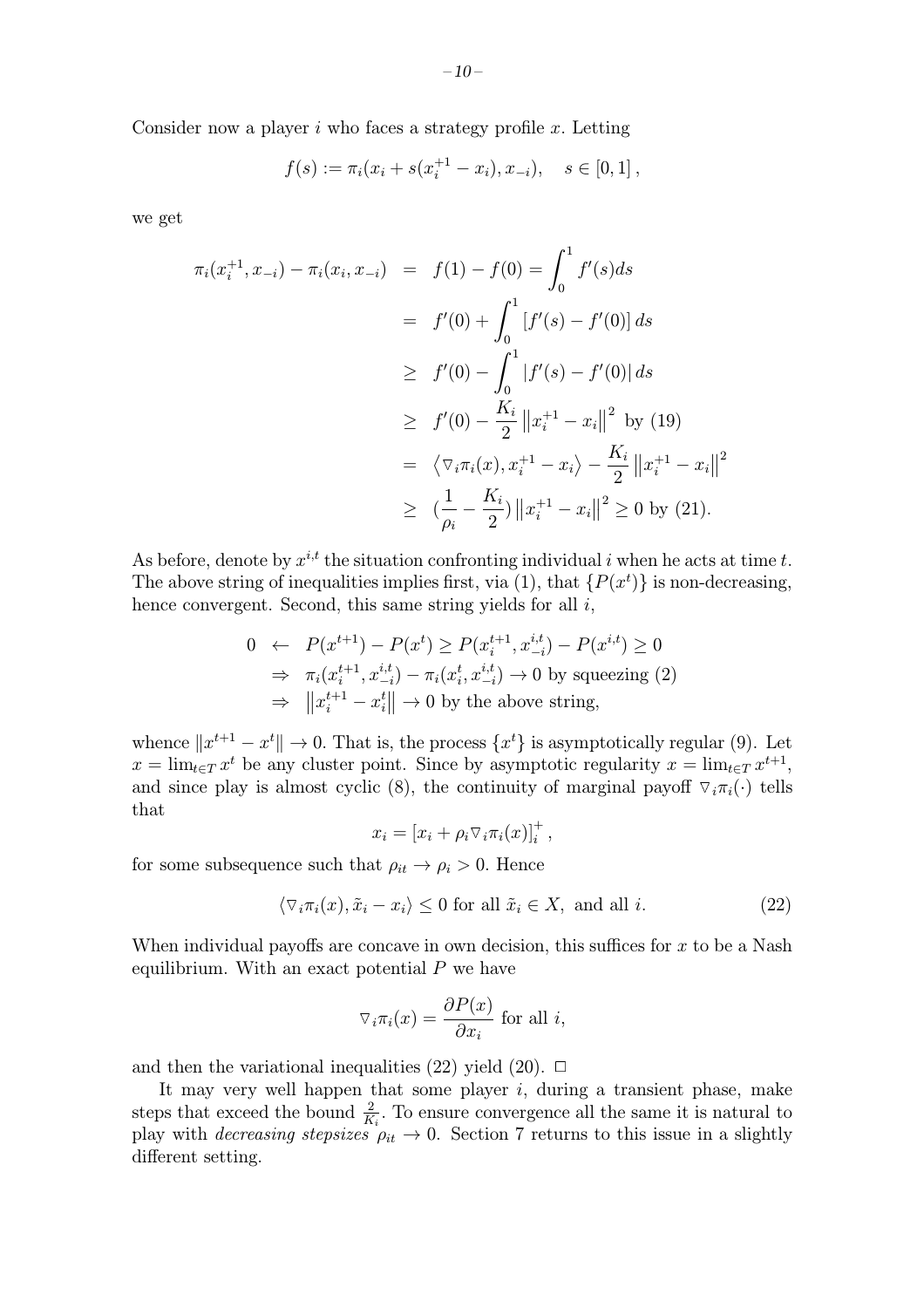### 6.2 Conditional Gradient Play

We continue to focus on gradient modes of play. Our objective right here is to get around the projection operator in (18) which may be hard to execute. Towards that objective we assume now that each active agent first looks for a direction in which he can better himself and thereafter proceeds along that line.

By a *feasible direction* of player *i* at  $x \in X$  we understand a vector  $d_i \neq 0$  such that  $(x_i + \rho_i d_i, x_{-i}) \in X$  for all  $\rho_i > 0$  sufficiently small. We posit here that agents always move in feasible directions. Recall that  $x$  is called a *stationary point of player* i iff  $\langle \nabla_i \pi_i(x), d_i \rangle \leq 0$  for all feasible directions  $d_i$  at x. It is taken for granted that unless  $x$  is stationary for individual  $i$ , then

$$
\langle \nabla_i \pi_i(x), d_i \rangle > 0,\tag{23}
$$

for the chosen direction  $d_i$ , and

$$
\pi_i(x_i + \rho_i d_i, x_{-i}) > \pi_i(x_i, x_{-i})
$$
\n(24)

for the implemented stepsize  $\rho_i$ .

**Definition 7** A direction sequence  $\{d_i^t\}$  of player i is declared gradient related to  ${x<sup>t</sup>}$  if for any subsequence  ${x<sup>t</sup>}_{t\in T}$  converging to a point which is non-stationary for this player, the corresponding sequence  $\left\{d_i^t\right\}_{t\in T}$  is bounded and satisfies

$$
\liminf_{t \in T} \left\langle \nabla_i \pi_i(x^t), d_i^t \right\rangle > 0. \tag{25}
$$

**Definition 8** (Armijo stepsizes [1]) Player  $i \in I$  is said to apply an Armijo rule at  $x \in X$  if his stepsize  $\rho_i$  along any feasible direction  $d_i$ , for given scalars  $\beta_i$ ,  $\sigma_i \in [0,1]$ ,  $s_i > 0$ , equals the smallest number  $\beta_i^k s_i$ ,  $k = 0, 1, ...$  which satisfies

$$
\pi_i(x_i + \rho_i d_i, x_{-i}) - \pi_i(x_i, x_{-i}) \geq \sigma_i \rho_i \langle \nabla_i \pi_i(x), d_i \rangle. \tag{26}
$$

Theorem 6 (Convergence of feasible direction play) Suppose

\* the game has a bounded squeezing potential,

\* each  $\nabla_i \pi_i(x)$  exists and is continuous on an Euclidean space, and

$$
\pi_i(x_i^{t+1}, x_{-i}^{i,t}) - \pi_i(x_i^t, x_{-i}^{i,t}) \downarrow 0 \Rightarrow ||x_i^{t+1} - x_i^t|| \to 0; \tag{27}
$$

\* directions are gradient related, and players either use Armijo rules, or optimize their steplengths over full or limited range.

Then repeated play, in any order, clusters to stationary points. If moreover, the potential P is exact and jointly concave, then play will accumulate to maximizing points.

**Proof.** Suppose first that all agents invariably apply Armijo stepsizes. Let  $x^{i,t}$ denote the situation seen by agent i when he enters the scene at time t. By  $(23)$  and (26)

$$
\pi_i(x_i^{t+1}, x_{-i}^{i,t}) - \pi_i(x^{i,t}) \geq \sigma_i \rho_{it} \left\langle \nabla_i \pi_i(x^{i,t}), d_i^t \right\rangle \geq 0.
$$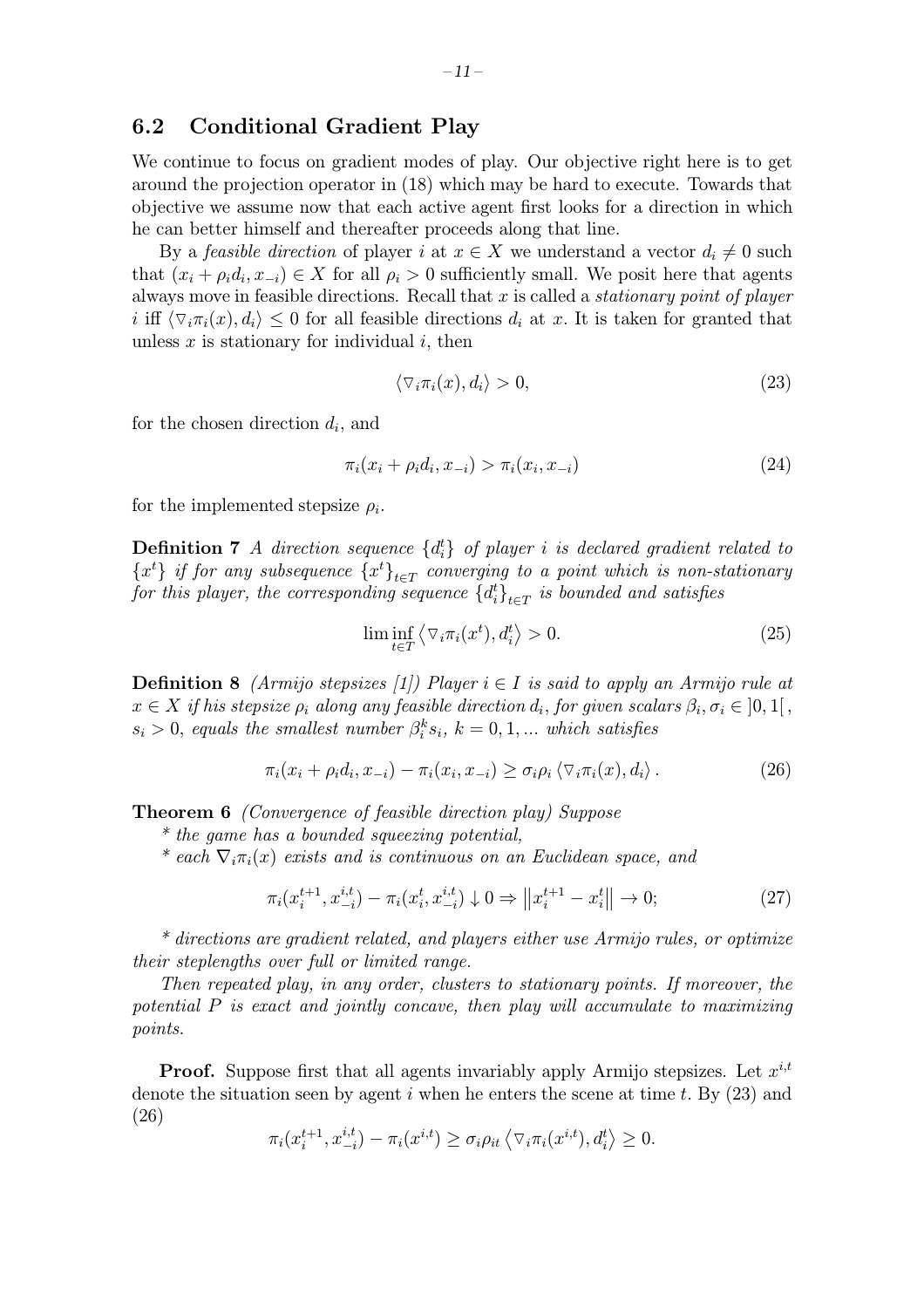Note that play stops at stationary points. Until then the potential increases steadily by (24), and converges by Proposition 1. It follows from the convergence of  $\{P(x^t)\}$ and the squeezing (2) that  $\pi_i(x_i^{t+1}, x_{-i}^{i,t}) - \pi_i(x_i^{i,t}) \to 0$ . Hence,

$$
\rho_{it} \left\langle \nabla_i \pi_i(x^{i,t}), d_i^t \right\rangle \to 0,
$$

and, via  $(27), \|x^{i,t} - x^t\| \to 0.$ 

Assume, for the sake of the argument, that some subsequential limit  $x = \lim_{t \in T} x^t$ is not a stationary point of some players. Since directions are gradient related and  $||x^{i,t} - x^t|| \to 0$ , we get via (25) that

$$
\liminf_{t \in T} \left\langle \nabla_i \pi_i(x^{i,t}), d_i^t \right\rangle > 0,
$$
  

$$
\lim_{t \in T} \rho_{it} = 0
$$
 (28)

whence

for all those agents who do not face stationarity in the cluster point  $x$ . Consider henceforth only those agents. (28) implies, by the very definition of the Armijo rule, that no initially proposed stepsize  $s_i$  were implemented from remote enough time  $t \in T$  onwards. In other words, each  $s_i$  will eventually be reduced at least once by the factor  $\beta_i$ . Thus,

$$
\pi_i(x_i^t+\frac{\rho_{it}}{\beta_i}d_i^t,x_{-i}^{i,t})-\pi_i(x^{i,t})<\sigma_i\frac{\rho_{it}}{\beta_i}\left\langle\nabla_i\pi_i(x^{i,t}),d_i^t\right\rangle.
$$

Introduce

$$
\overline{d}_i^t := \frac{d_i^t}{\|d_i^t\|}, \quad \overline{\rho}_{it} := \frac{\rho_{it}\, \|d_i^t\|}{\beta_i},
$$

and use the mean value theorem to rewrite the preceding inequality as

$$
\left\langle \triangledown_i \pi_i (x_i^t + \widetilde{\rho}_{it} \overline{d}_i^t, x_{-i}^{i,t}), \overline{d}_i^t \right\rangle = \frac{\pi_i (x_i^t + \overline{\rho}_{it} \overline{d}_i^t, x_{-i}^{i,t}) - \pi_i (x^{i,t})}{\overline{\rho}_{it}} < \sigma_i \left\langle \triangledown_i \pi_i (x^{i,t}), \overline{d}_i^t \right\rangle
$$

for some number  $\tilde{\rho}_{it} \in [0, \overline{\rho}_{it}]$ . The boundedness of  $\{d_i^t\}_{t \in T}$  and (28) allow us to assert that  $\lim_{t \in T} \overline{\rho}_{it} = 0$  whence  $\lim_{t \in T} \tilde{\rho}_{it} = 0$ . Assume without loss of generality assert that  $\lim_{t \in T} \overline{\rho}_{it} = 0$ , whence  $\lim_{t \in T} \widetilde{\rho}_{it} = 0$ . Assume, without loss of generality, that  $\lim_{t \in T} \overline{d}_i^t = \overline{d}_i$ . Then, passing to the limit along  $t \in T$  in the last string we get

$$
\left\langle \nabla_i \pi_i(x), \overline{d}_i \right\rangle \leq \sigma_i \left\langle \nabla_i \pi_i(x), \overline{d}_i \right\rangle,
$$

saying, since  $\sigma_i \in [0,1]$ , that

$$
\left\langle \triangledown_{i}\pi_{i}(x),\overline{d}_{i}\right\rangle \leq0.
$$

On the other hand, via (25),

$$
\left\langle \nabla_i \pi_i(x), \overline{d}_i \right\rangle > 0.
$$

This contradiction entails that x must be stationary under the Armijo rule. The other rules generate as much value added to payoffs at any stage as does the Armijo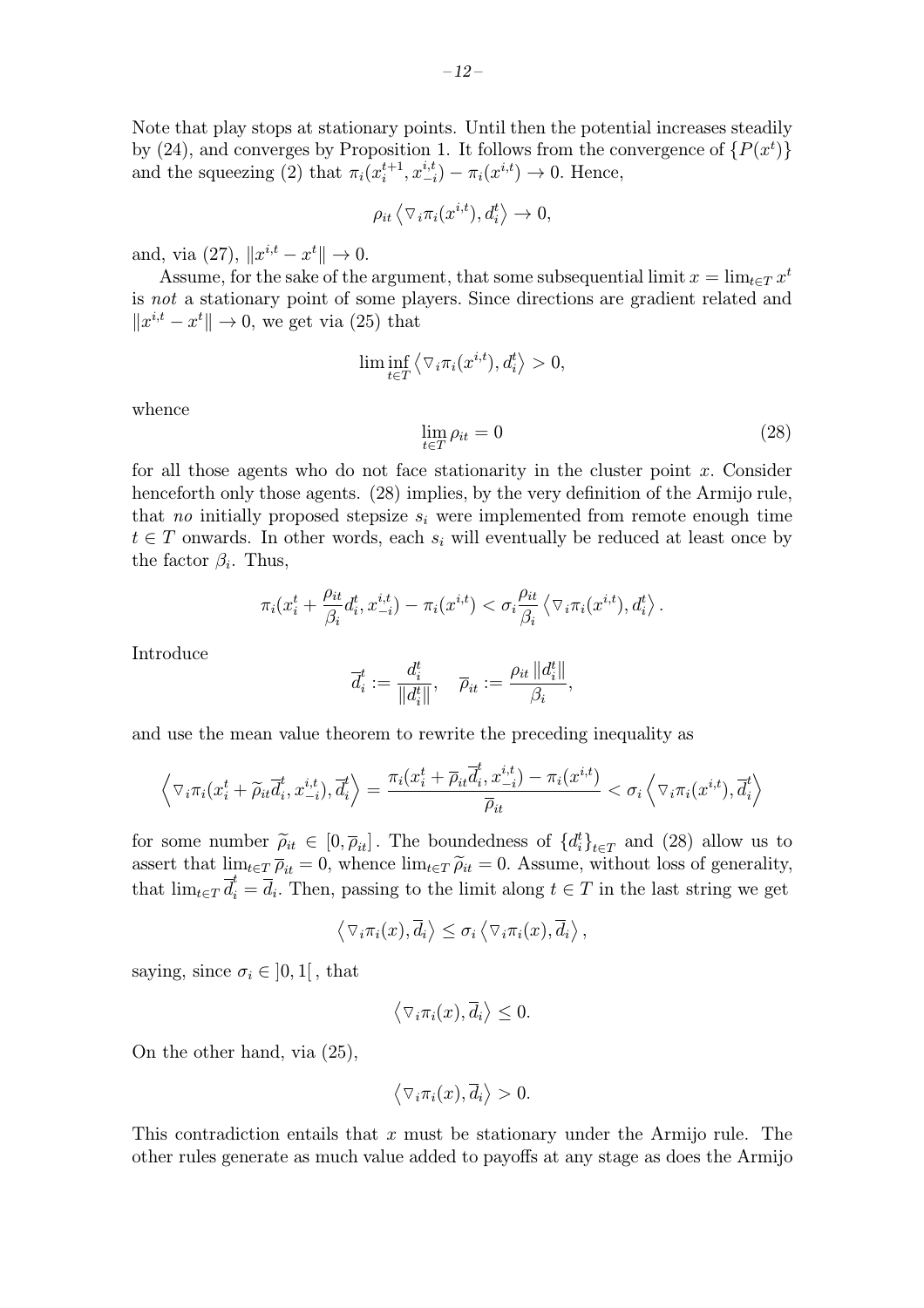regime. Repeating the above argument as if an Armijo step would have been taken at any stage we get the same result as before.  $\Box$ 

Remarks. The hypothesis (27) is fulfilled when

$$
\pi_i(x_i^{+1}, x_{-i}) > \pi_i(x_i, x_{-i}) \Rightarrow \pi_i(x_i^{+1}, x_{-i}) - \pi_i(x_i, x_{-i}) \ge f_i(\left\|x_i^{+1} - x_i\right\|)
$$

for some "forcing function"  $f_i : [0, +\infty] \to [0, +\infty]$  satisfying  $f_i(\Delta) \to 0 \to \Delta \to 0$ .

Applied game theory often offers some agent  $i$  to choose merely from a finite set containing, say,  $n_i$  (pure) strategies. If so, the mixed extension constrains him to play within the probability simplex

$$
X_i = \{x_i \in R_+^{n_i} : \langle x_i, \mathbf{1} \rangle = 1\},\,
$$

thereby getting a payoff  $\pi_i(x_i, x_{-i})$  which is linear in own mixed strategy  $x_i$ . A most natural direction  $d_i = x_i^{+1} - x_i$  for him then comes with  $x_i^{+1} \in \arg \max \pi_i(\cdot, x_{-i}).$ Except for particular  $x_{-i}$  the maximizing choice  $x_i^{+1}$  will be *pure* (i.e., equal an extreme point of the simplex  $X_i$ ). If moreover, at time t he uses stepsize  $\rho_{it} = \frac{1}{t+1}$ , then we enter the classical realm of so-called *fictitious play*  $[14]$ ,  $[15]$ ,  $[18]$ . In that setting  $x<sup>t</sup>$  is interpreted not as realized play, but rather as a society-wide held belief about strategic intentions at time  $t$ . Given this interpretation the iterative steps  $(24)$ take on the nature of learning rational expectations. We shall briefly return to this issue in Section 7.

We find the hypothesis (27) somewhat inconvenient. Therefore we now seek to circumvent it.

Definition 9 (Approximate conditional gradient) We say that individual i uses an  $\varepsilon$ -approximate conditional gradient rule at x if he opts to move towards a point

$$
x_i^{+1} \in \varepsilon \text{-arg}\max_{X_i} \left\langle \nabla_i \pi_i(x), \cdot - x_i \right\rangle_i
$$

with stepsize

$$
\rho_i \in \varepsilon
$$
-arg max $\pi_i(x_i + (\cdot)(x_i^{+1} - x_i), x_{-i}).$ 

Theorem 7 (Convergence of approximate conditional gradient play) Suppose

 $*$  the game has a bounded squeezing potential  $P$ ;

\* each payoff function  $\pi_i$  is continuously differentiable, strictly concave with respect to own decision  $x_i$  in some Euclidean space; and that

\* each individual i uses an  $\varepsilon_{it}$ -approximate conditional gradient rule at time t.

Then, if  $\varepsilon_{it} \to 0$ ,  $\forall i$ , repeated play, in any order, clusters to Nash equilibrium. If moreover, the potential  $P$  is exact and jointly concave, then play will accumulate to maximizing points.

**Proof.** Let  $x = \lim_{t \in T} x^t$  be any cluster point of the generated sequence. We claim that, possibly after passing to a subsequence, it holds

$$
x = \lim_{t \in T} x^{t+1}.\tag{29}
$$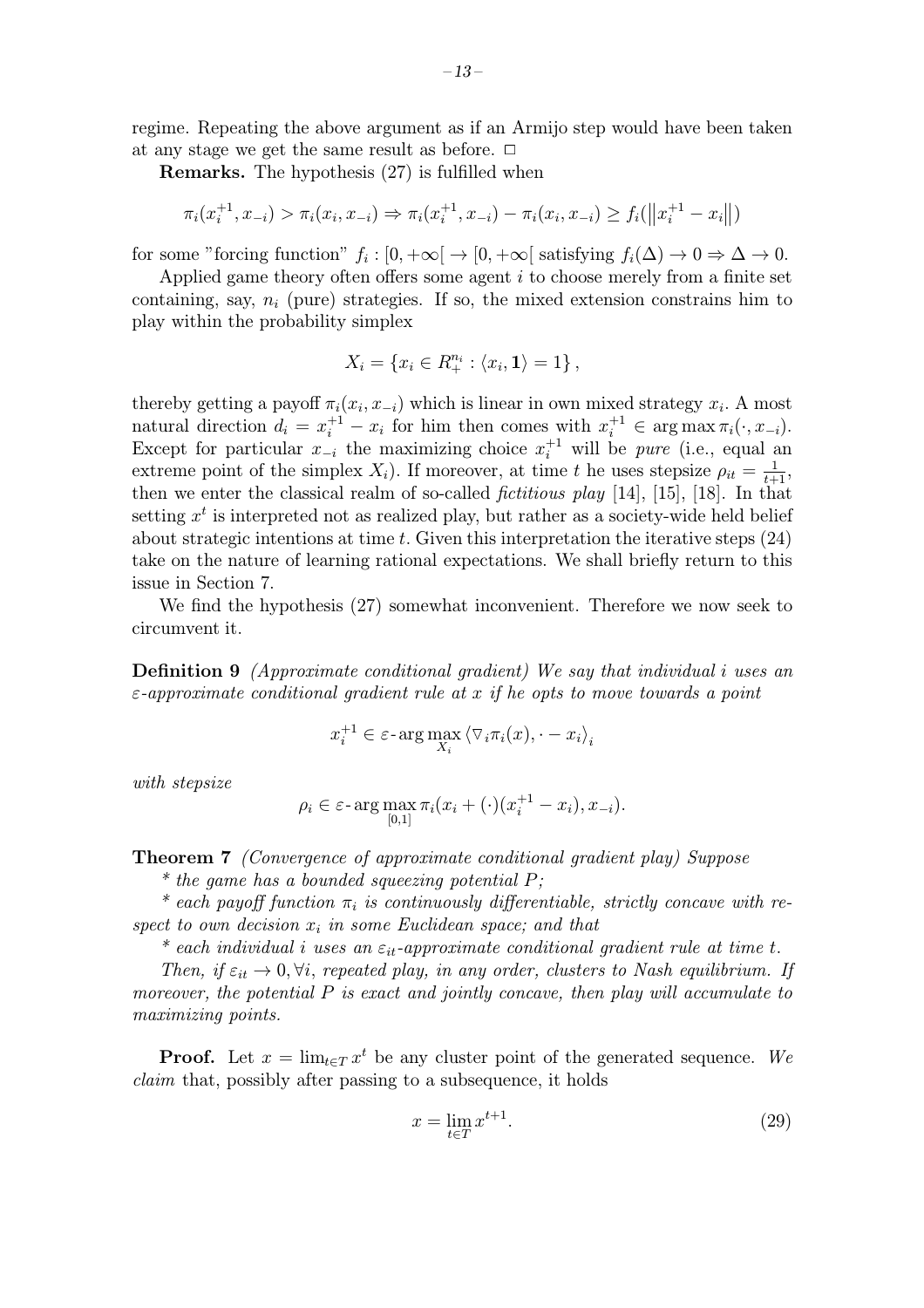$$
\lim_{t \in T} x_1^{t+1} = x_1, \quad \dots \quad , \lim_{t \in T} x_{i-1}^{t+1} = x_{i-1}.
$$

(Evidently, when  $i = 1$ , this assumption is void.) To produce a contradiction imagine that  $\lim_{t \in T} x_i^{t+1} \neq x_i$ . Then, introducing

$$
\triangle_i^t := \frac{x_i^{t+1} - x_i^t}{\left\|x_i^{t+1} - x_i^t\right\|}, \ \delta_{it} := \left\|x_i^{t+1} - x_i^t\right\|,
$$

we may take it that

$$
\lim_{t \in T} \Delta_i^t := \Delta_i \neq 0, \text{ and } \delta_{it} \geq \delta_i > 0 \text{ for all } i \in I, t \in T.
$$

Fix any  $\gamma \in [0,1]$ . By the convexity of  $X_i$ 

$$
x_i^t + \gamma \delta_i \triangle_i^t \in X_i, \ \forall t \in T.
$$

Therefore, letting

$$
x^{i,t}:=(x_1^{t+1},...,x_{i-1}^{t+1},x_i^t,x_{i+1}^t,...\cdot)
$$

be the profile seen by player i at time  $t \in T$ , the concavity of  $\pi_i$  in  $x_i$  implies

$$
\varepsilon_{it} + \pi_i(x_i^{t+1}, x_{-i}^{i,t}) \geq \pi_i(x_i^t + \gamma \delta_i \triangle_i^t, x_{-i}^{i,t}) \geq \pi_i(x^{i,t}).
$$

Since  $P(x_i^{t+1}, x_{-i}^{i,t}) - P(x_i^{i,t}) \to 0$ , use the squeezing (2) and pass to the limit to have

$$
\pi_i(x) \geq \pi_i(x_i + \gamma \delta_i \triangle_i, x_{-i}) \geq \pi_i(x).
$$

Since  $\gamma \in ]0,1[$  was arbitrary, this contradicts the strict concavity of  $\pi_i$  in  $x_i$ . Hence along an appropriate subsequence of T we must also have  $x_i^{t+1} \to x_i$ . This proves the claim  $(29)$ . To complete the argument consider an arbitrary agent i, and pick any  $x_i^{+1}$  such that  $(x_i^{+1}, x_{-i}) \in X$ . It suffices now to observe that

$$
\begin{array}{rcl}\n\left\langle \triangledown_{i}\pi_{i}(x), x_{i}^{+1} - x_{i} \right\rangle & = & \lim_{t \in T} \left\langle \triangledown_{i}\pi_{i}(x^{t}), x_{i}^{+1} - x_{i}^{t} \right\rangle \\
& \leq & \lim_{t \in T} \left\{ \left\langle \triangledown_{i}\pi_{i}(x^{t}), x_{i}^{t+1} - x_{i}^{t} \right\rangle + \varepsilon_{it} \right\} = 0. \ \ \Box\n\end{array}
$$

## 7 Playing Infinitely Often

We aim finally at granting agents great flexibility in terms of when - and how large - steps are taken. Such flexibility is offered, in one shot, by the so-called rule of divergent series [7], [8], [10]. A bonus of this approach is a convergence result concerning fictitious play which generalizes recent findings of Monderer and Shapley [14]. Suppose now that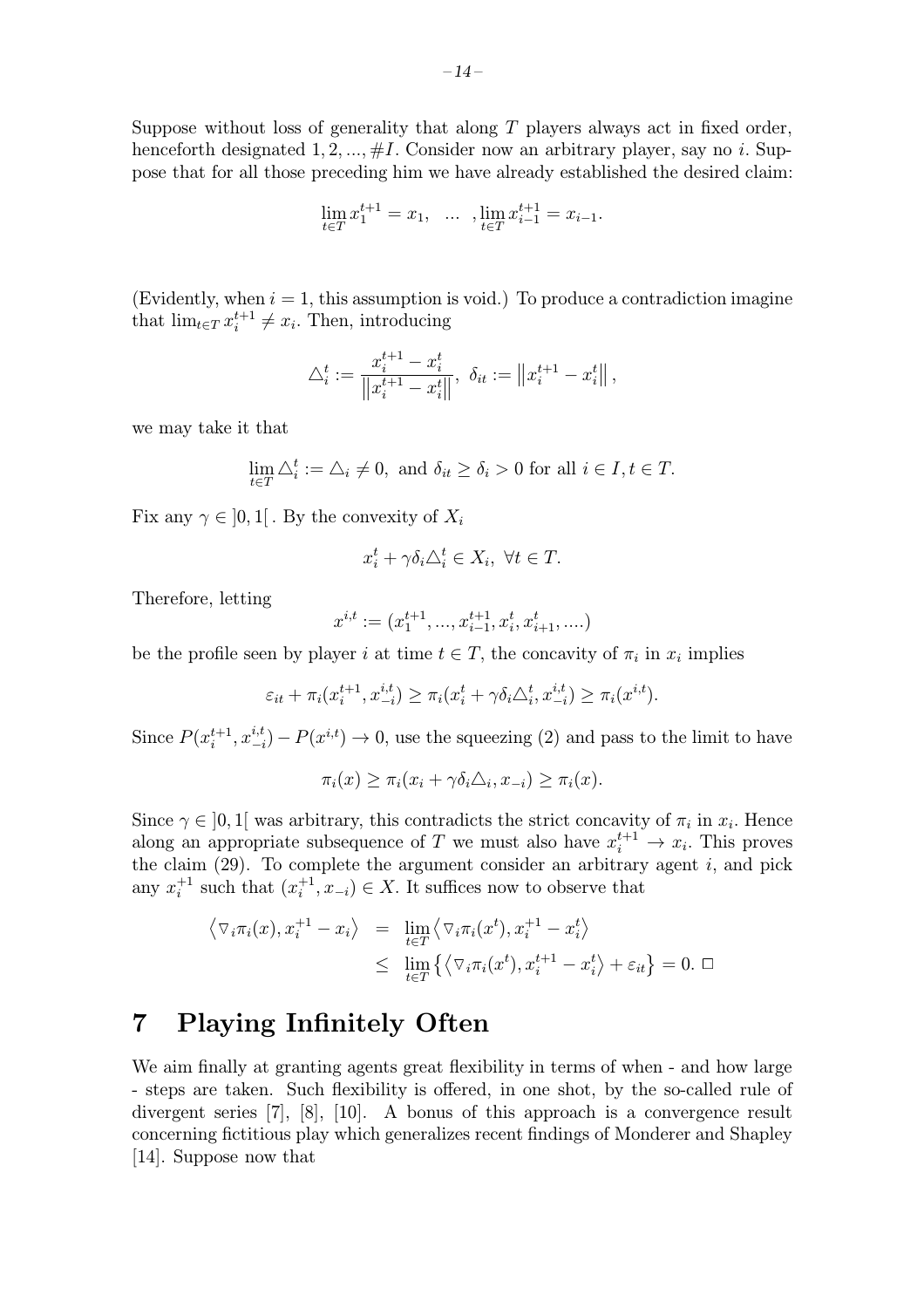• each marginal payoff function satisfies the Lipschitz condition

$$
\|\nabla_i \pi_i(x) - \nabla_i \pi_i(\tilde{x})\| \leq K_i \|x - \tilde{x}\|,
$$

stronger than  $(19)$ , on X, this set being nonempty compact convex and contained in some Euclidean space;

• each player i makes at time t, when seeing the profile  $x^{i,t}$ , a payoff-improving choice

$$
x_i^{t+1} = x_i^t + \rho_{it}(\tilde{x}_i^t - x_i^t) \tag{30}
$$

where

$$
\widetilde{x}_i^t \in \rho_{it} \text{-} \arg \max_{X_i} \left\langle \nabla_i \pi_i(x^{i,t}), \cdot - x_i^t \right\rangle,\tag{31}
$$

and where the stepsizes  $\rho_{it} \geq 0$  satisfy

$$
\sum_{t} \rho_{it} = +\infty, \quad \sum_{t} \rho_{it}^2 < +\infty \tag{32}
$$

We start with two useful lemmata:

**Lemma 1** Consider four bounded, nonnegative sequences  $\{\alpha_t\}$ ,  $\{\beta_t\}$ ,  $\{\rho_t\}$ ,  $\{\delta_t\}$  satisfying

$$
\alpha_t + \beta_{t+1} \ge \beta_t + \rho_t \delta_t,
$$
  

$$
\sum \alpha_t < +\infty, \quad \rho_t \to 0, \quad \sum \rho_t = +\infty,
$$

and

$$
|\delta_{\tau_t} - \delta_t| \to 0 \quad when \quad \sum_{\tau=t}^{\tau_t-1} \rho_{\tau} \to 0, \ \tau_t \ge t, \ \text{and} \ t \to \infty. \tag{33}
$$

Then  $\{\beta_t\}$  converges and  $\delta_t \to 0$ .

**Proof.** The convergence of  $\{\beta_t\}$  follows easily from  $\alpha_t + \beta_{t+1} \geq \beta_t$  and the fact that  $\sum \alpha_t < +\infty$ .

If  $\liminf_{t\to\infty} \delta_t =: \delta > 0$ , then  $\alpha_t + \beta_{t+1} \geq \beta_t + \rho_t \delta/2$  for all large t, and so the hypotheses  $\sum \alpha_t < +\infty$ ,  $\sum \rho_t = +\infty$  imply that  $\{\beta_t\}$  must be unbounded, - a contradiction. Thus  $\liminf \delta_t = 0$ .

We go on to suppose that  $\limsup_{t\to\infty} \delta_t = 2\Delta > 0$ . Then there exists a subsequence T such that  $\delta_t \geq \Delta$  for all  $t \in T$ . Define another subsequence  $\{\tau_t\}_{t \in T}$  as follows:

$$
\tau_t := \min \left\{ \tau > t : \delta_\tau \leq \frac{\Delta}{2} \right\}.
$$

We have

$$
\sum_{\tau=t}^{\tau_t-1} \alpha_{\tau} + \beta_{\tau_t} \geq \beta_t + \frac{\Delta}{2} \sum_{\tau=t}^{\tau_t-1} \rho_{\tau}.
$$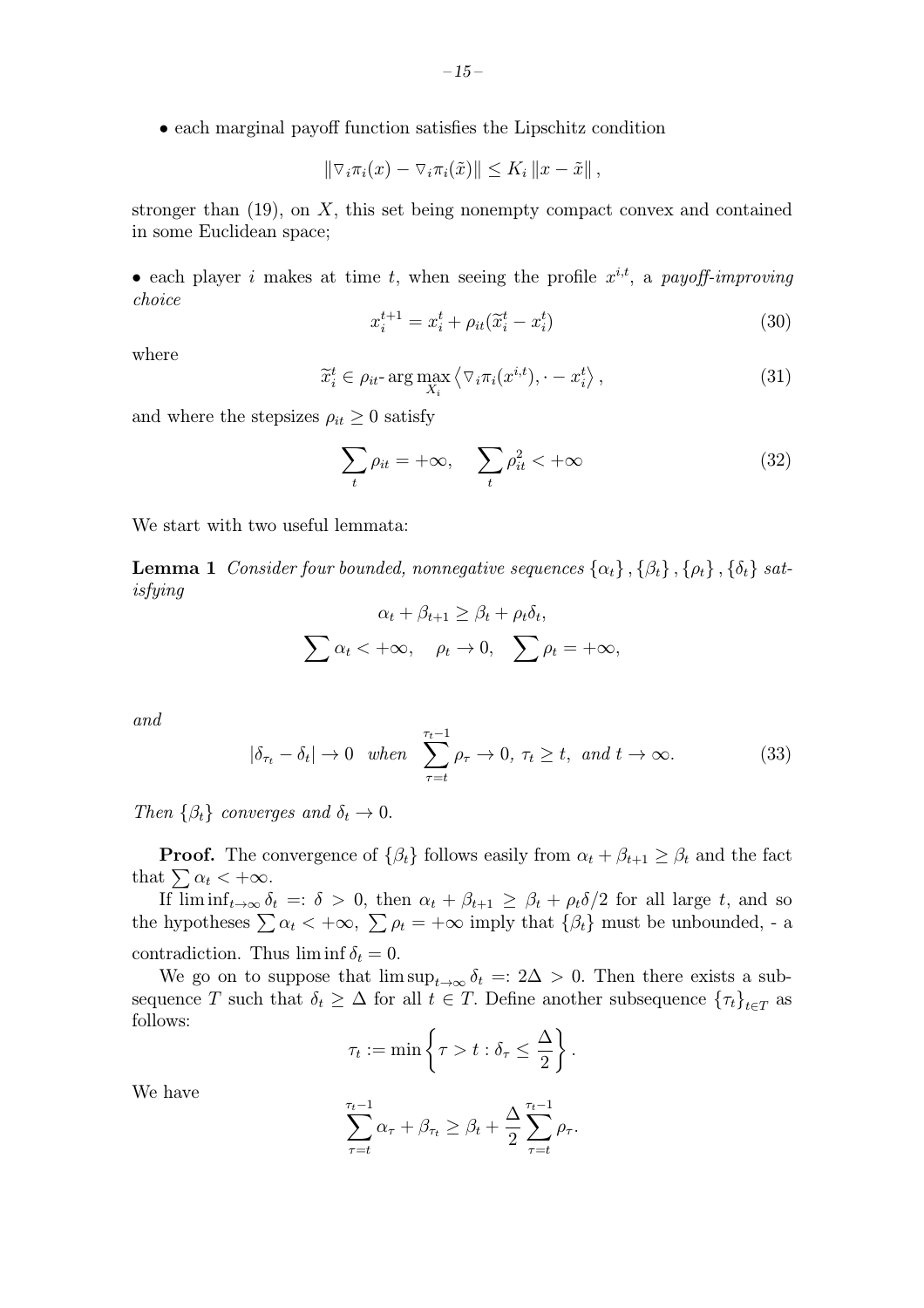It follows that  $\lim_{t \in T} \sum_{\tau=t}^{\tau_t-1} \rho_{\tau} = 0$ , whence via (33) that  $|\delta_{\tau_t} - \delta_t| < \frac{\Delta}{2}$  for all large  $t \in T$ . Thus for such t it holds that

$$
\delta_{\tau_t} \ge \delta_t - |\delta_{\tau_t} - \delta_t| > \frac{\Delta}{2},
$$

a contradiction. The upshot is that  $\Delta = 0$ , and the proof is complete.  $\Box$ 

#### Lemma 2 Let

$$
m_i^t := \max_{X_i} \left\langle \nabla_i \pi_i(x^{i,t}), \cdot - x_i^t \right\rangle. \tag{34}
$$

Then for some positive constant  $C$  it holds that

$$
\left| m_i^{t+1} - m_i^t \right| \le C \sum_j \left\{ \rho_{jt} + \rho_{jt+1} \right\}.
$$
 (35)

**Proof.** Suppose  $m_i^{t+1} \leq m_i^t := \langle \nabla_i \pi_i(x^{i,t}), \hat{x}_i^t - x_i^t \rangle$ . Then,

$$
\begin{aligned}\n|m_i^{t+1} - m_i^t| &= m_i^t - m_i^{t+1} \le \langle \nabla_i \pi_i(x^{i,t}), \hat{x}_i^t - x_i^t \rangle - \langle \nabla_i \pi_i(x^{i,t+1}), \hat{x}_i^t - x_i^{t+1} \rangle \\
&= \langle \nabla_i \pi_i(x^{i,t}) - \nabla_i \pi_i(x^{i,t+1}), \hat{x}_i^t - x_i^t \rangle - \langle \nabla_i \pi_i(x^{i,t+1}), x_i^t - x_i^{t+1} \rangle \\
&\le K_i \|x^{i,t} - x^{i,t+1}\| \|\hat{x}_i^t - x_i^t\| + \|\nabla_i \pi_i(x^{i,t+1})\| \|x_i^t - x_i^{t+1}\| \\
&\le K_i \|x^{i,t} - x^{i,t+1}\| \|\hat{x}_i^t - x_i^t\| + \|\nabla_i \pi_i(x^{i,t+1})\| \rho_{it} \|\tilde{x}_i^t - x_i^t\| \\
&\le \left\{ K_i \sum_j \{\rho_{jt} + \rho_{jt+1}\} \max_i diam X_j + \|\nabla_i \pi_i(x^{i,t+1})\| \rho_{it} \right\} diam X_i\n\end{aligned}
$$

and now (35) follows. The case  $m_i^{t+1} \geq m_i^t$  is handled in the same manner.  $\Box$ 

Theorem 8 (Convergence with decreasing, divergent stepsizes) Suppose the game has a bounded potential satisfying the sandwich property (3). Also suppose directions are close to best possible in the sense (31). Then, under (32), repeated play of the payoff improving sort (30), performed in any order, will cluster to stationary points.

Proof. The same argument as after (21) gives

$$
w_i \left\{ P(x^{t+1}) - P(x^t) \right\} \geq \pi_i(x_i^{t+1}, x_{-i}^{i,t}) - \pi_i(x^{i,t})
$$
  
\n
$$
\geq \rho_{it} \left\langle \nabla_i \pi_i(x^{i,t}), \tilde{x}_i^t - x_i^t \right\rangle - \rho_{it}^2 \frac{K_i}{2} ||\tilde{x}_i^t - x_i^t||^2
$$
  
\n
$$
\geq \rho_{it} m_i^t - \rho_{it}^2 \frac{K_i}{2} ||\tilde{x}_i^t - x_i^t||^2 - \rho_{it}^2
$$

with

$$
m_i^t := \max \left\langle \nabla_i \pi_i(x^{i,t}), \cdot - x_i^t \right\rangle = \max \left\langle \nabla_i P(x^{i,t}), \cdot - x_i^t \right\rangle.
$$

Now invoke Lemma 1 with

$$
\alpha_t = \rho_{it}^2 \frac{K_i}{2} \left\| \widetilde{x}_i^t - x_i^t \right\|^2 + \rho_{it}^2, \quad \beta_t = w_i P(x^t), \quad \rho_t = \rho_{it}, \text{ and } \delta_t = m_i^t.
$$

Lemma 2 furnishes (35) which in turn implies (33). Thus,  $m_i^t \to 0, \forall i$ , and the proof is complete.  $\square$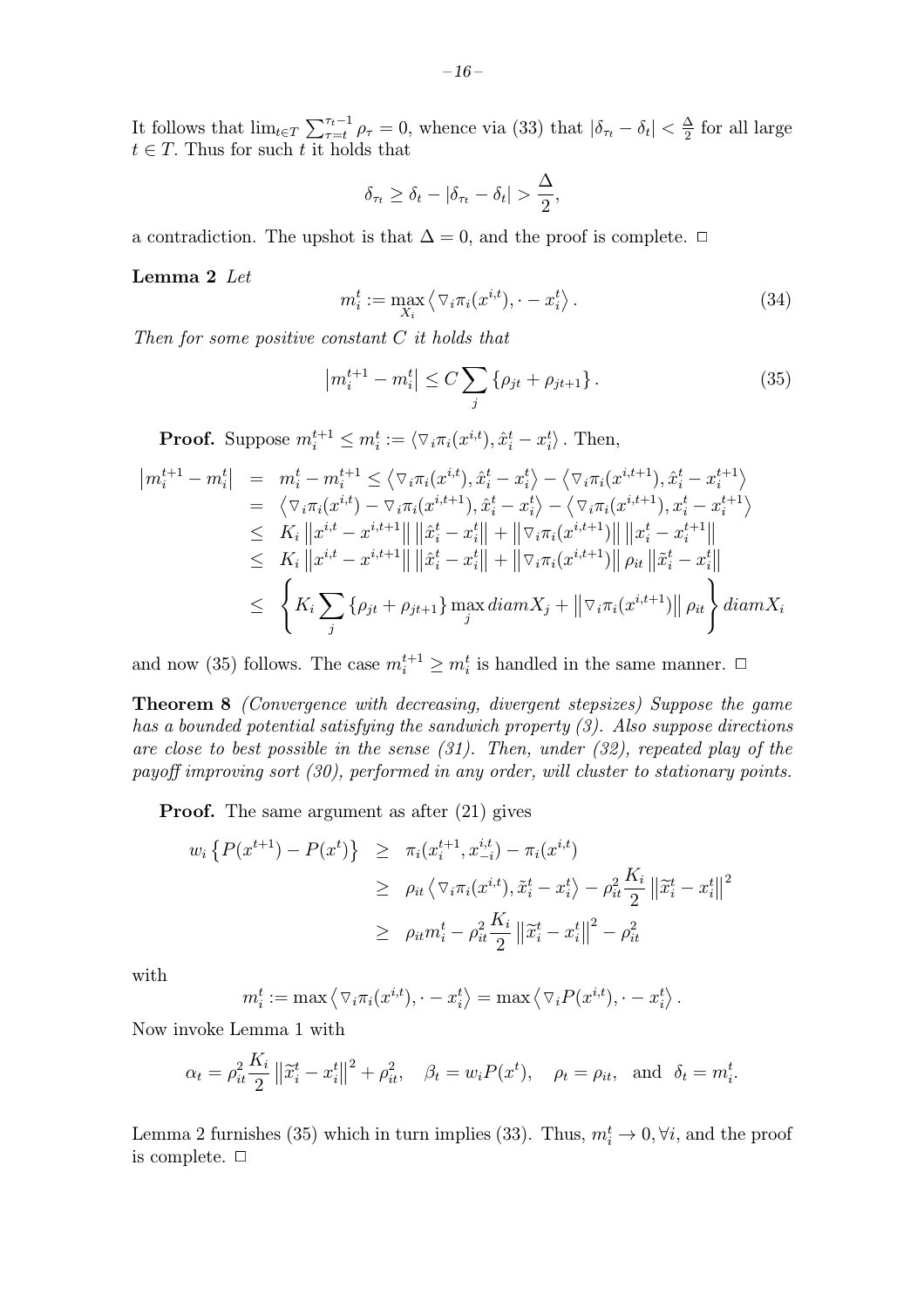Corollary 3 (Convergence of fictitious play). Suppose a finite game has a potential satisfying the sandwich property  $(3)$ . Then fictitious play, in any order, clusters to Nash equilibrium.

Proof. All assumptions of the preceding theorem are fulfilled: First, individual payoffs are linear in own variable. Second, direction finding reduces to best response. Third, the stepsizes  $\rho_{it} = \frac{1}{t+1}$  satisfy (32).  $\Box$ 

It follows from this last result that many games, known to produce divergent fictitious play, cannot be potential. For more on this topic see [11], [15], [17].

## 8 Concluding Remarks

We have always let  $X = \prod_{i \in I} X_i$  be a product of individual decision spaces. Often there are coupling constraints though, affecting admissible strategy profiles x. Examples include restrictions derived from concerns with efficiency, equity, social security, financial viability, etc. Then,  $X$  will be strictly contained in the hyperbox  $\Pi_{i\in I}X_i$ , but is presumably still closed convex. If so, we may still use the methods described above as long as each agent i takes care that any adjustment rule  $\mathfrak{A}_i$  of his satisfies

$$
\mathfrak{A}_i(x) \subseteq \left\{ x_i^{+1} : (x_i^{+1}, x_{-i}) \in X \right\}.
$$

For example, one could replace gradient projection (18) by

$$
\mathfrak{A}_i(x) := [x_i + \rho_i \nabla_i \pi_i(x)]_{x_{-i}}^+,
$$

where  $\left[\cdot\right]_{x_{-i}}^{+}$  now denotes orthogonal projection onto the set  $\left\{x_i^{+1} : (x_i^{+1}, x_{-i}) \in X\right\}$ . Likewise, given adjustment costs (11), the rule (16) should come in the form

$$
\mathfrak{A}_i(x) := \left\{ x_i^{+1} : (x_i^{+1}, x_{-i}) \in X \text{ and } \pi_i(x_i^{+1}, x_{-i}) - a_i(x_i^{+1}, x_i) \text{ is maximal} \right\}.
$$

It must be emphasized though that, given coupling constraints, other ideas, based on duality and Lagrange multipliers, naturally enter the field. Also, for any method, whether intended as a story about repeated play - or preplay, or simply offered as an algorithm - one would like to know the rate of convergence.

It also deserves mention that uncertainty can be accommodated [9]. However, to discuss such issues would take us outside reasonable confines of this paper.

## References

- [1] L. Armijo, Minimization of functions having continuous partial derivatives, Pacific Journal of Mathematics 16, 1-3 (1966).
- [2] D. P. Bertsekas and J. N. Tsitsiklis, Parallel and Distributed Computation, Prentice Hall, Englewoods Cliffs, New Jersey (1989).
- [3] D. P. Bertsekas, Nonlinear Programming, Athena Scientific, Belmont, Mass. (1995).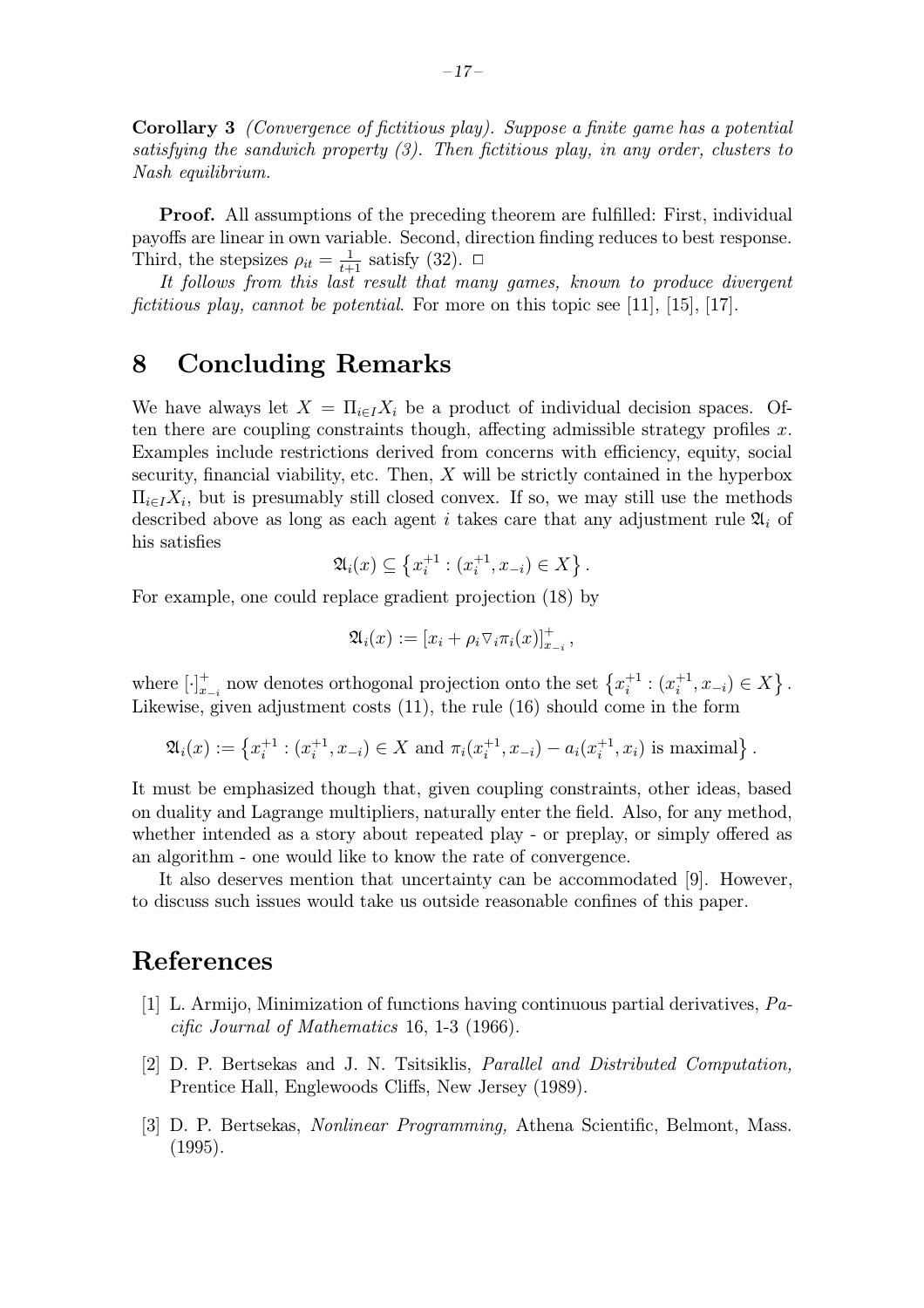- [4] E. Cavazzuti, Convergence of equilibria in the theory of games, Lecture Notes in Mathematics 1190, Springer-Verlag, Berlin 95-103 (1986).
- [5] E. Cavazzuti and N. Pacchiarotti, Convergence of Nash equilibria, Boll. Un. Mat. Ital. B5, 247-266 (1986).
- [6] G. Dal Maso, An Introduction to  $\Gamma$ − Convergence, Birkhaüser, Basel (1993).
- [7] Y. M. Ermoliev, Methods for solving nonlinear extremal problems, Cybernetics 2, 1-14 (1966).
- [8] Y. M. Ermoliev and S. P. Uryasiev, Nash equilibrium in n-person games, Kibernetika 3,85-88 (1982).
- [9] Y. M. Ermoliev and R. J-B. Wets (eds.), Numerical Techniques for Stochastic Optimization, Computational Mathematics 10, Springer-Verlag, Berlin (1988).
- [10] S. D. Flåm, Approaches to economic equilibrium, *Journal of Economic Dynam*ics and Control 20, 1505-1522 (1996).
- [11] D. P. Foster and H. Peyton Young, On the nonconvergence of fictitious play in coordination games, Working paper, IIASA, Laxenburg 33 (1996).
- [12] D. Fudenberg and D. K. Levine, Theory of Learning in Games, Book draft (1996).
- [13] D. Monderer and L. S. Shapley, Potential games, Games and Economic Behavior 14, 124-143 (1996).
- [14] D. Monderer and L. S. Shapley, Fictitious play property for games with identical interest, Journal of Economic Theory 68, 258-265 (1996).
- [15] D. Monderer and A. Sela, A  $2 \times 2$  game without the fictitious play property, Games and Economic Behavior, 14, 144-148 (1996).
- [16] H. Peyton Young, Learning and Evolution in Games, Book draft (1996).
- [17] M. Posch, Cycling with a generalized urn scheme and a learning algorithm for  $2 \times 2$  games, *Working paper*, IIASA, Laxenburg 76 (1994).
- [18] J. Robinson, An iterative method of solving a game, Ann. Math. 54, 296-301 (1951).
- [19] R. T. Rockafellar, Convex Analysis, Princeton University Press, New Jersey (1970).
- [20] R. W. Rosenthal, A class of games possessing pure-strategy Nash equilibria, Int. J. Game Theory 2, 65-67 (1973).
- [21] T. Sjöström and M. L. Weitzman, Competition and the evolution of efficiency, Journal of Economic Behavior & Organization 30, 25-43 (1996).